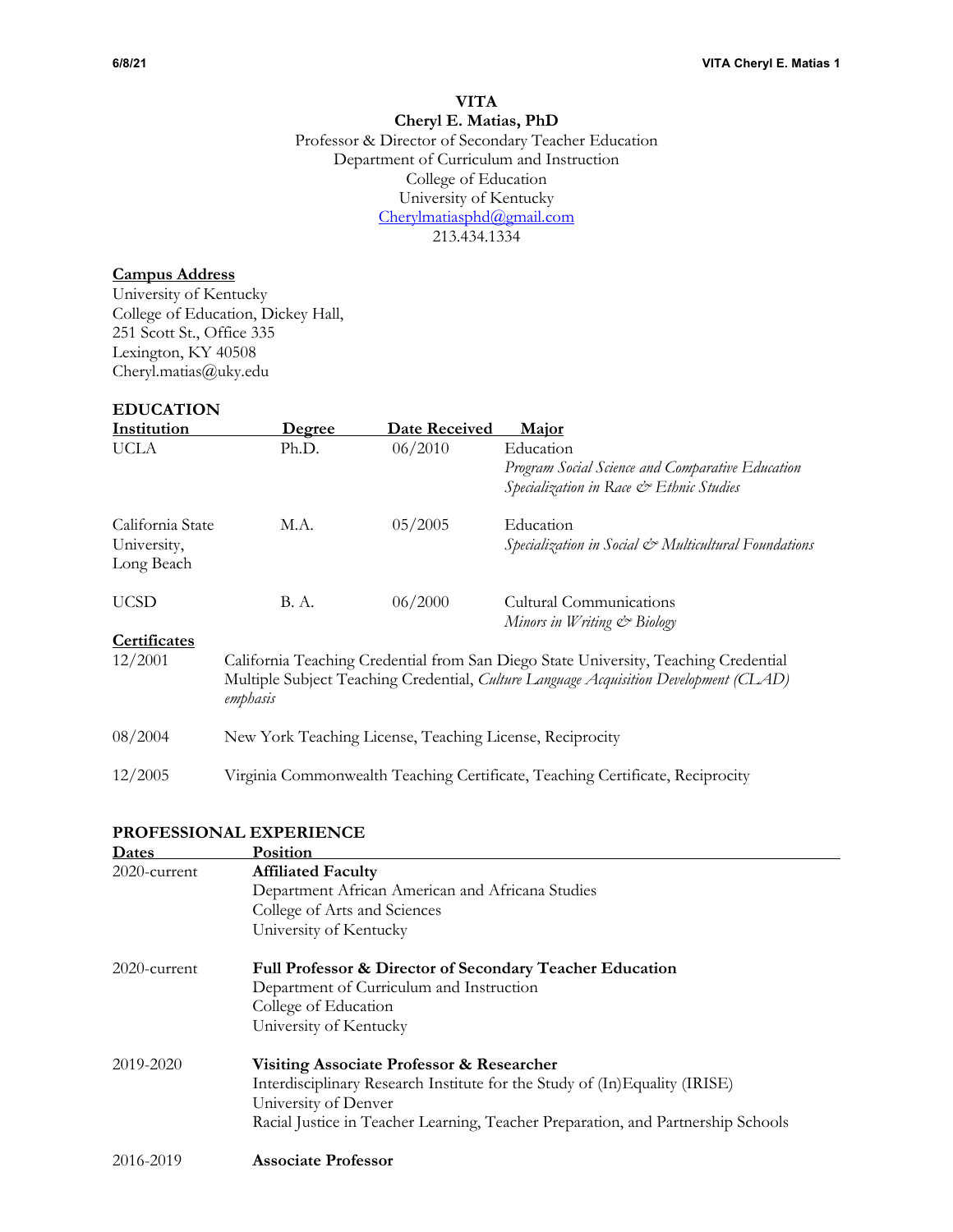| 6/8/21    | VITA Cheryl E. Matias 2                                                                                                                                                                                       |
|-----------|---------------------------------------------------------------------------------------------------------------------------------------------------------------------------------------------------------------|
|           | School of Education & Human Development<br>Urban Community Teacher Education, Educational Foundations, & Critical Studies in<br><b>Education PhD Concentration</b><br>University of Colorado, Denver          |
| 2010-2016 | <b>Assistant Professor</b><br>School of Education & Human Development<br>Urban Community Teacher Education, Educational Foundations, & Urban Ecologies<br>PhD Concentration<br>University of Colorado, Denver |
| 2009      | Lecturer<br>Department of Elementary Education<br>San Jose State University                                                                                                                                   |
| 2009      | <b>Adjunct Professor</b><br>Department of Teaching and Teacher Education<br>Mount St. Mary's College, Los Angeles                                                                                             |
| 2008-2009 | <b>Visiting Core Faculty</b><br>Teacher Education Program<br>Pacific Oaks College, Pasadena                                                                                                                   |
| 2004-2006 | K-12 Public School Classroom Teacher<br>David Ruggles Middle School, Bed-Stuy, Brooklyn, NY<br>New York Department of Education                                                                               |

- 2005 **Volunteer Classroom Teacher** Patong Beach Child Care Center, Thailand
- 2001-2004 **K-12 Public School Classroom Teacher** Century Park Elementary, South Central Los Angeles, CA Los Angeles Unified School District
- 2001 **Student Teacher** Baker Elementary School, San Diego, CA San Diego Unified School District
- 2001 **Student Teacher** Kumeyaay Elementary School, San Diego, CA San Diego Unified School District
- 2000 **AVID Tutor** La Costa Canyon High School, Encinitas, CA San Diego Unified School District

# **PEER REVIEWED BOOKS**

| 2021 | Matias, C. E. (Ed). (2021). The Handbook for Critical Theoretical Research Methods in |
|------|---------------------------------------------------------------------------------------|
|      | <i>Education.</i> New York, NY: Routledge.                                            |
| 2020 | Mede CEARA (2020) C i DI (1 DI i CEARA (2020)                                         |

- 2020 **Matias, C. E. (Ed).** (2020). *Surviving Becky(s): Pedagogies for Deconstructing Race and Gender*. Lanham, MD: Lexington/Rowman and Littlefield.
- 2016 **Matias, C. E.** (2016). *Feeling White: Whiteness, Emotionality, and Education.* The Netherlands: Sense Publishers.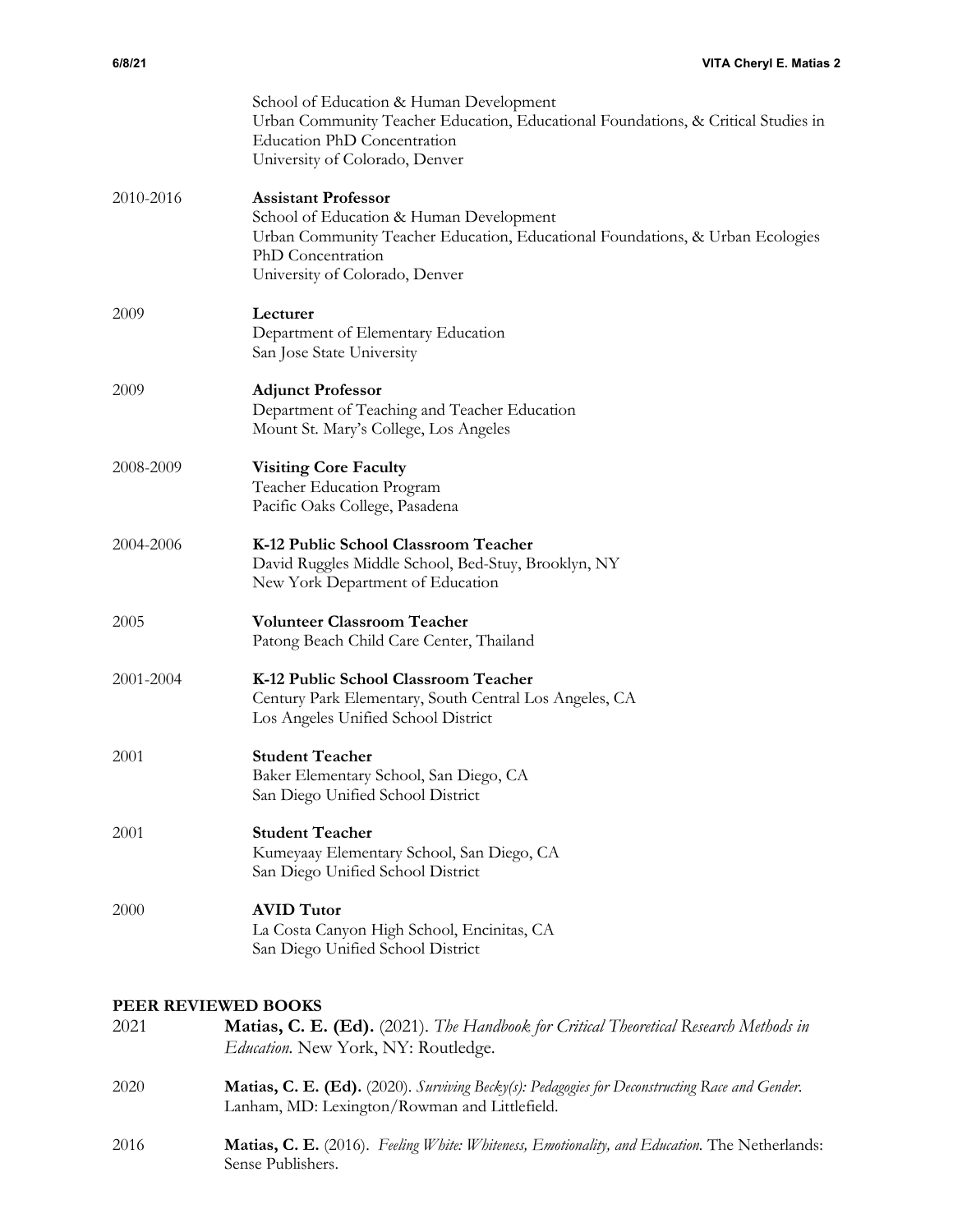# **PEER REVIEWED JOURNAL PUBLICATIONS**

| 2021 | Bonini, S. and Matias, C.E. (2021). The Impact of Whiteness on the Education of<br>Nurses. Journal of Professional Nursing. 37(3). 620-625.<br>https://doi.org/10.1016/j.profnurs.2021.02.009<br>He, M., Ngo, B., Bae-Dimitriadis, M., Matias, C. E., Sharma, S., Urrieta Jr., L.,<br>and Rodriguez, S. (2021). "Educating Hope, Radicalizing Imagination Politicizing Possibility<br>in Hard Times." Educational Studies. 57(3), 203-210, DOI: 10.1080/00131946.2021.1893067<br>Matias, C. E., Hannegan-Martinez, S., & Vasquez Heilig, J. (2021). "Interrogating<br>Democracy, Education, and Modern White Supremacy: A (Re)Constitution toward Racially<br>Just Democratic Teacher Education" Teachers College Record.<br>Matias, C. E., and Bitz, Shoshanna (2021). "Critical Race Parenting in Education" Oxford |
|------|-----------------------------------------------------------------------------------------------------------------------------------------------------------------------------------------------------------------------------------------------------------------------------------------------------------------------------------------------------------------------------------------------------------------------------------------------------------------------------------------------------------------------------------------------------------------------------------------------------------------------------------------------------------------------------------------------------------------------------------------------------------------------------------------------------------------------|
|      | Research Encyclopedia of Education.                                                                                                                                                                                                                                                                                                                                                                                                                                                                                                                                                                                                                                                                                                                                                                                   |
| 2020 | Matias, C. E. (2020). "Do you SEE the Words Coming out of that Text?:<br>Seeing Whiteness in Digital Text" International Journal of Multicultural Education. X(X).<br>DOI: http://dx.doi.org/10.18251/ijme.v22i2.2411                                                                                                                                                                                                                                                                                                                                                                                                                                                                                                                                                                                                 |
|      | Reader, J., Jandrić, P., Peters, M., Barnett, R., Garbowski, M., Lipińska, V., Rider, S.,<br>Bhatt, I., Clarke, I., Hashemi, M., Bevan, A., Trozzo, E., MacKenzie, A., Aldern, J., Matias,<br>C. E., Stewart, G., Mika, C., McLaren, P., Fawns, T., Knox, J., Savin-Baden, M., Jackson, L.,<br>Hood, N., Tesar, M., Fuller, S., & Baker, C. (2020). "Enchantment - Disenchantment-Re-<br>Enchantment: Postdigital Relationships between Science, Philosophy, and Religion." Journal<br>of Postdigital and Science Education. https://doi.org/10.1007/s42438-020-00133-4                                                                                                                                                                                                                                               |
| 2019 | Matias, C. E. (2019). Ripping Our Hearts: Three Counterstories on Terror, Threat, and<br>Betrayal in U.S. Universities. International Journal of Qualitative Studies in Education.<br>https://doi.org/10.1080/09518398.2019.1681546                                                                                                                                                                                                                                                                                                                                                                                                                                                                                                                                                                                   |
|      | Chow, CJ, Case, GA, & Matias, C. E. (2019) "Tools for discussing identity and<br>privilege among medical students, trainees, and faculty" MedEdPORTAL.<br>15(10864). https://doi.org/10.15766/mep_2374-8265.10864                                                                                                                                                                                                                                                                                                                                                                                                                                                                                                                                                                                                     |
|      | Liou, D. & Matias, C. E. (2019). "Affirming Immigrant Families' Educational<br>Expectations: Race-Conscious Transformative Leadership Breaking the Educational Racial<br>Contract." SoJo Journal: Educational Foundations and Social Justice Education. Volume 4.<br>https://www.infoagepub.com/sojo-issue.html?i=p5da2455c7c41c                                                                                                                                                                                                                                                                                                                                                                                                                                                                                      |
|      | Matias, C. E. & Aldern, J. (2019). The (Un)Common White Sense: The Whiteness<br>Behind Digital Media. Journal of Postdigital Science and Education.<br>https://doi.org/10.1007/s42438-019-00076-5                                                                                                                                                                                                                                                                                                                                                                                                                                                                                                                                                                                                                     |
|      | Matias, C. E., Walker, D. & del Hierro, M. (2019). Tales from the Ivory Tower:<br>Women of Color's Resistance to Whiteness in Academia. Taboo: The Journal of Culture<br>and Education, 18(1), 34-58.                                                                                                                                                                                                                                                                                                                                                                                                                                                                                                                                                                                                                 |

2018 **Matias, C. E.** (2018). "Tell the Devil I'm Back: A Self-Reflection on the Radical Possibilities for Racial Justice?!" *Taboo. 17*(1). 10.31390/taboo.17.1.02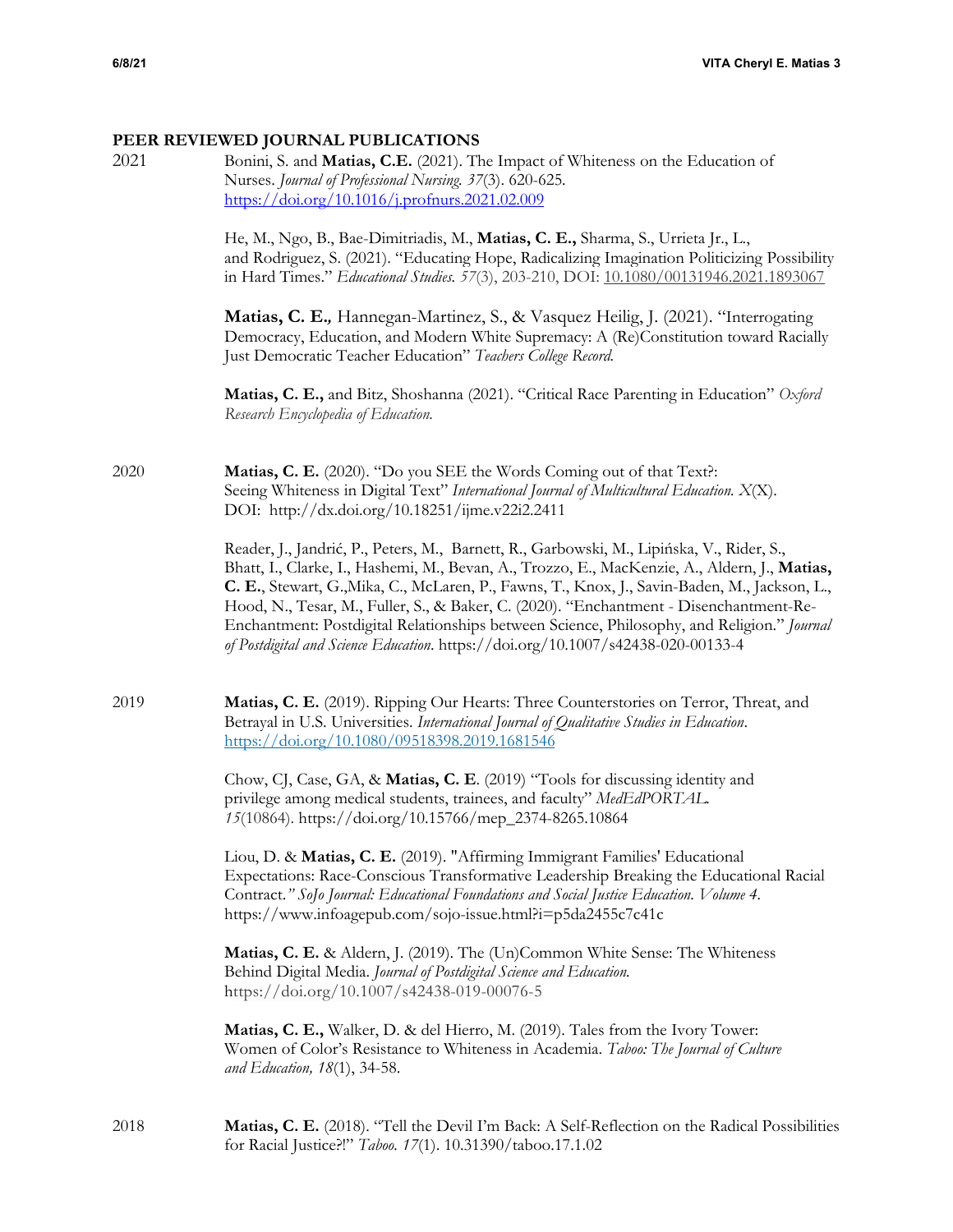**Matias, C. E.** & Rucker, J. (2018). When Whiteness Creeps Back In: An Analytic Look at Whiteness in Urban Education School Reform. *Whiteness and Education.* 1-19. DOI: 10.1080/23793406.2018.1528476.

**Matias, C. E.** (2018). Tell the Devil I'm Back: A Self-Reflection on the Radical Possibilities for Racial Justice. *Taboo. 17*(1). 4-14. https://digitalcommons.lsu.edu/cgi/viewcontent.cgi?article=1125&context=taboo

Le, P. T. & **Matias, C. E**. (2018). Towards a truer multicultural science education: how whiteness impacts science education. *Journal of Cultural Studies of Science Education.* 1-17. DOI: https://doi.org/10.1007/s11422-017-9854-9

**Matias, C. E.**, Nishi, N. & Sarcedo, G. (2018). "Whiteness and Teacher Education" *Oxford Research Encyclopedia of Education.* Ed. Retrieved 28 Dec. 2018, from http://oxfordre.com/education/view/10.1093/acrefore/9780190264093.001.0001/acrefore -9780190264093-e-279.

Walker, D., **Matias, C. E. &** Brandehoff, R (2018). "Smartmouth: The Misconceptions of Black and Brown Girls Who Have Experienced Trauma" *Bank Street Occasional Paper Series.* (38). p 6. https://educate.bankstreet.edu/occasional-paperseries/vol2017/iss38/6

Grossland, T. & **Matias, C. E.** (2018). "Fervent Fortitudes: Exploring Emotions and Racial Literacy As Antiracist Pedagogy." *Journal of Curriculum Theorizing, 32*(2). 72-83. https://journal.jctonline.org/index.php/jct/article/view/588s

2017 Cabrera, N., **Matias, C. E.,** & Montoya, R. (2017). Activism or slacktivism?: The Potential and pitfalls of social media in contemporary student activism. *Journal of Diversity in Higher Education. 10*(4), 400-415.

> **Matias, C. E.** & Newlove, P. (2017). The Illusion of Freedom: Theoretical Examinations in the Epistemology, Rhetoric, and Emotionality of Whiteness. *Equity, Excellence, and Education*. *50*(3), 316-330.

Matias, C. E. & Newlove, P. (2017). "Better the devil you see than the one you don't": Bearing Witness to Emboldened En/Whitening Epistemology in the Era of Trump. *Journal of Qualitative Studies in Education*. *30*(10), 920-928. **Matias, C. E.** (2017). "When Whiteness Attacks: How This Pinay Defends Racially Just Teacher Education," *Journal of Curriculum and Social Justice. 1*(2), 119-135.

**Matias, C. E**., Henry, A. & Darland, C. (2017). The Twin Tale of Whiteness: Exploring the Emotional Roller Coaster of Teaching and Learning about Whiteness. *Taboo: The Journal of Culture and Education. 16*(1), 7-29.

2016 **Matias, C. E.** (2016). "Mommy, is being brown bad?": Critical Race Parenting in a "Post-Race" Era. *Journal of Race and Pedagogy. 1*(3). Article 1. http://soundideas.pugetsound.edu/rpj/vol1/iss3/1

> Montoya, R., **Matias, C. E.,** Nishi, N., Sarcedo, G. (2016). Words are Wind: Using DuBois and Bourdieu to 'Unveil' the Capricious Nature of Gifted and Talented Programs. *Journal for Critical Education Policy Studies*. *14*(1), 127-143.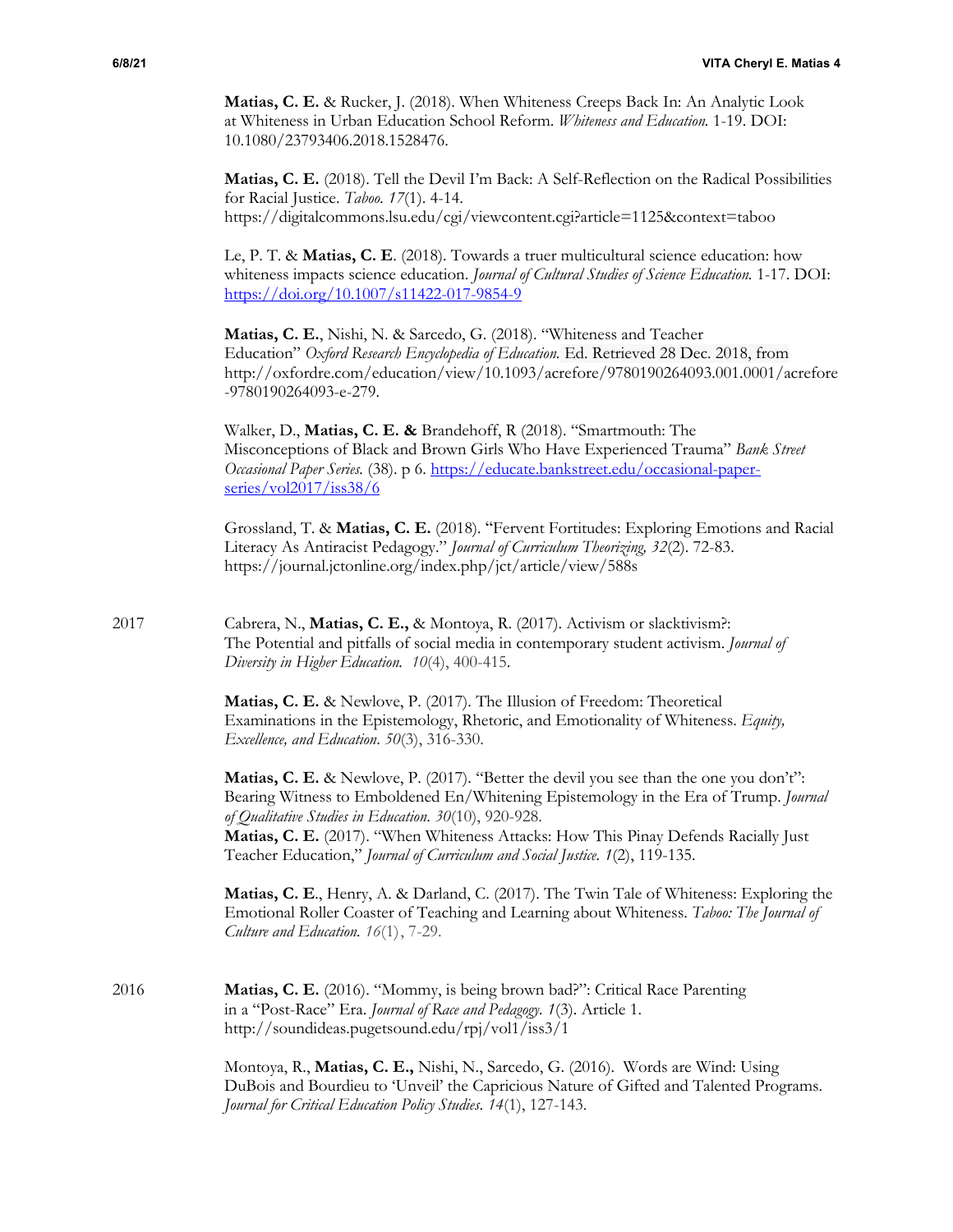Nishi, N. W., **Matias, C. E**., Montoya, R., & Sarcedo, G. L. (2016). Whiteness FAQ: Responses and Tools for Confronting College Classroom Questions. *Journal of Critical Thought and Praxis*, *5*(1), Article 4.

**Matias, C. E.,** & Mackey, J. (2016). Breakin' Down Whiteness in Antiracist Teaching: Introducing Critical Whiteness Pedagogy. *The Urban Review, 48*(1), 1-19.

DePouw, C. & **Matias, C. E.** (2016). Critical Race Parenting: Understanding Scholarship/Activism in Parenting Our Children. *Journal of Educational Studies*. *52*(03), 237- 259.

**Matias, C. E.,** Montoya, R., & Nishi, N. W. (2016). Blocking CRT: How the Emotionality of Whiteness Blocks CRT in Urban Teacher Education. *Educational Studies*, *52*(1), 1-19.

**Matias, C. E.** & Grosland, T. (2016). "Digitalstorytelling as Racial Justice: Digital Hopes for Deconstructing Whiteness in Teacher Education" *Journal of Teacher Education, 67*(2), 152-164.

## 2015 Nishi, N. **Matias, C. E.**, & Montoya, R. (2015). "Exposing the White Avatar: Projections, Justifications, and the Ever-Evolving American Racism." *Social Identities: Journal for the Study of Race, Nation and Culture, 21*(5), 459-473.

Montoya, R., **Matias, C. E.**, & Nishi, N. (2015). "American Chimera: The Ever-Present Domination Of Whiteness, Patriarchy, And Capitalism…A Parable." *Journal of Educational Philosophy and Theory*, *48*(9), 872-883.

**Matias, C. E.** (2015) "Why do you make me hate myself?" Love, Abuse, and Whiteness in Urban Teacher Education. *Teaching Education. 27*(2), 194-211.

Sarcedo, G., **Matias, C. E.,** Montoya, R. & Nishi, N. (2015). Dirty Dancing with Race and Class: Microaggressions toward First-Generation and Low Income College Students of Color. *Journal of Critical Scholarship on Higher Education and Student Affairs. 2*(1), 1- 17.

**Matias, C. E.** (2015). White Skin, Black Friend: A Fanonian application to theorize racial fetish in teacher education. *Journal of Educational Philosophy and Theory, 48*(3), 221-236.

2014 **Matias, C. E.** & Zembylas, M. (2014) "When saying you care is not really caring": Whiteness and the Role of Disgust. *Journal of Critical Studies in Education. 55*(3). 319-337.

> **Matias, C. E**. & Allen, R. L. (2014). "Do You Feel Me?" Amplifying Messages of Love in Critical Race Theory. *Journal of Educational Foundations. 29*(1-4), 5-28.

Viesca, K. M., **Matias, C. E.,** Garrison-Wade, D., Galindo, R., & Tandon, M. (2014). *"*Push it real good!": The challenge of challenging dominant discourses regarding race in teacher education*. Critical Studies in Education. 5*(11), 1-24.

**Matias, C. E.** (2014). And our feelings, just don't feel it anymore": Re-Feeling Whiteness, Resistance, and Emotionality. *Understanding and Dismantling Privilege*. *4*(2). 134-153.

**Matias, C. E**., Mitchell, K., Wade-Garrison, D., Tandon, M & Galindo, R. (2014). "What is Critical Whiteness doing in OUR Nice Field like Critical Race Theory?" *Equity & Excellence*. *47*(3), 289-304.

**Matias, C. E.** & Liou, D. (2014). "Tending to the Heart of Communities of Color Towards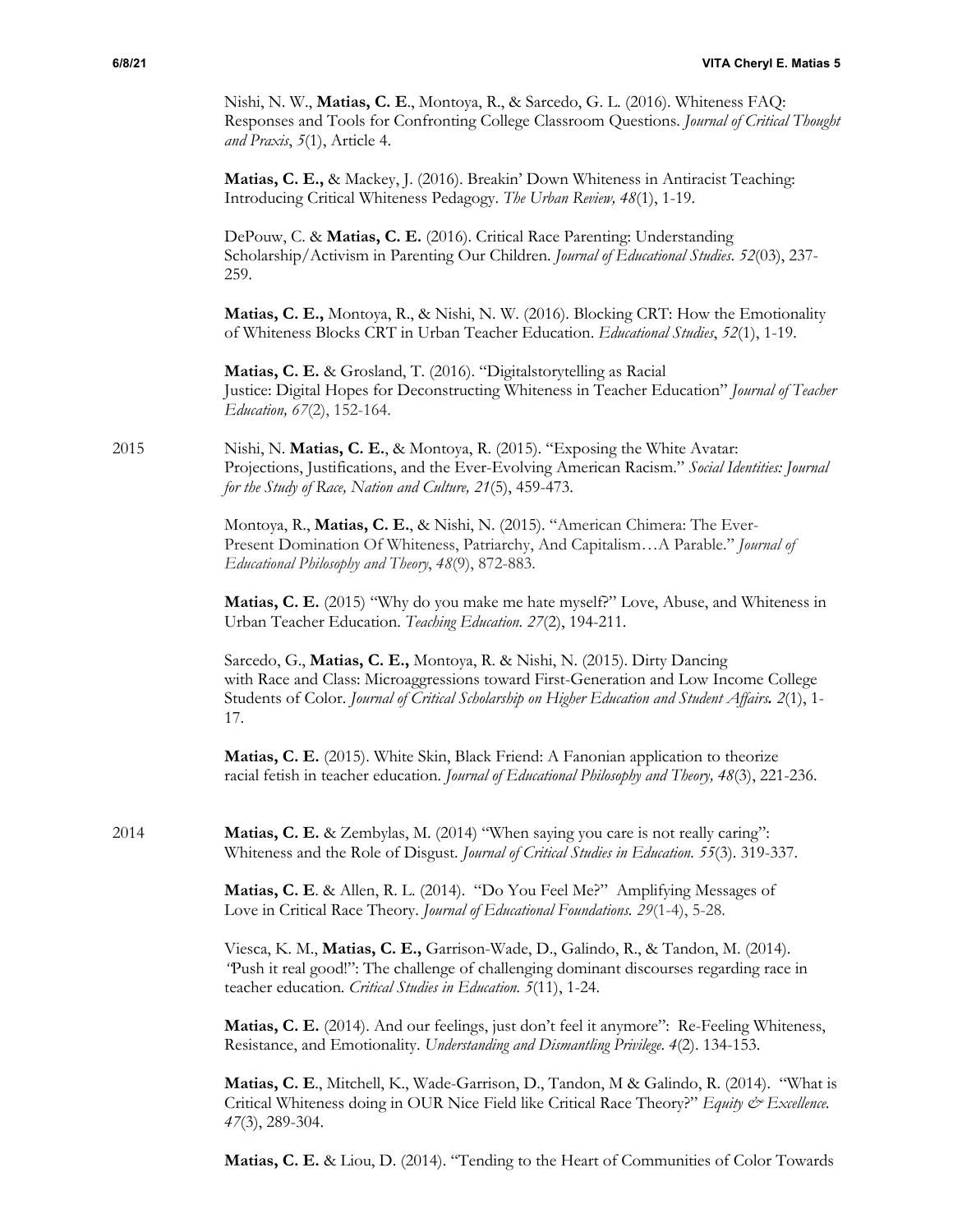Critical Race Teacher Activism" *Urban Education, 50*(5), 601-625.

**Matias, C. E.** & Allen, R. L. (2014) "Loving Whiteness to Death: Sadomasochism, Emotionality, and the Possibility of Humanizing Love" *Berkeley Review of Education. 4*(2), 285- 309.

# 2013 **Matias, C. E.** (2013). Check Yo'Self Before You Wreck Yo'Self and Our Kids: Culturally Responsive White Teachers? *Interdisciplinary Journal of Teaching and Learning. 3*(2). 67-80.

**Matias, C. E.** & DiAngelo, R. (2013). "Beyond the Face of Race: Emo-Cognitive Explorations of White Neurosis and Racial Cray-Cray" *Educational Foundations. 27(*3-4). 3-20.

**Matias, C. E.** (2013). "Tears Worth Telling: Urban Teaching and the Possibilities of Racial Justice" *Multicultural Perspectives 15*(4). 187-193.

**Matias, C. E.** (2013). "On the Flip Side: Unveiling the Dangerous Minds of White Teacher Candidates" *Teacher Education Quarterly*. *40*(2). 53-74.

2012 **Matias, C**. **E.** (2012). Who you callin' White? A Critical Counterstory of Colouring White Identity" *Race, Ethnicity, and Education. 16*(3), 291-315.

> **Matias, C**. **E.** (2012). Beginning with Me: Accounting for a Researcher of Color's Counterstories in Socially Just Qualitative Design" *Journal of Critical Thought & Praxis. 1*(1), 119-143.

# **REVIEWS OF MY BOOKS**

- 2018 Jupp, J. (2018) "Matias's Feeling White, Lensmire's White Folks, and Sleeter's The Inheritance: Critical Review Essay on Three Books and their Contributions to White Teacher Identity Studies," *Journal of the American Association for the Advancement of Curriculum Studies, 12*(2), p. 1-15.
- 2016 Brandehoff, R. & Silverstein, L. (2016). "Book Review of Feeling White: Whiteness, Emotionality, and Education." *Multicultural Perspectives, 18*(4), p. 239-243.

# **PEER REVIEWED BOOK CHAPTERS**

- 2021 **Matias, C. E.** and Bougher. C. (2021). "Towards a Critical Study of Whiteness" in S. Proctor (Eds). *Critical Theories for School-Based Practice: A Foundation for Equity and Inclusion in School Psychology and Counseling.* New York, NY: Routledge.
- 2020 **Matias, C. E.** (2020). Whiteness and Emotionality. In Z. Casey (Ed). *Encyclopedia of Critical Whiteness Studies in Education*. Boston, MA: Brill Publishers https://doi.org/10.1163/9789004444836
- 2019 **Matias, C. E.** & Bougher, C. (2019). Deconstructing Whiteness in Racially Just Teachers. In M. A. Peters (Ed). *Encyclopedia of Teacher Education*. Singapore: Springer Publishers. DOI: https://doi.org/10.1007/978-981-13-1179-6\_318-1.

**Matias, C. E.,** & Aldern, J. J. (2019). "I See Whiteness" In K. Han & J. Laughter (Eds). *Critical Race Theory in Teacher Education: Informing Classroom Culture and Practice*, New York, NY: Teachers College Press, p. 36.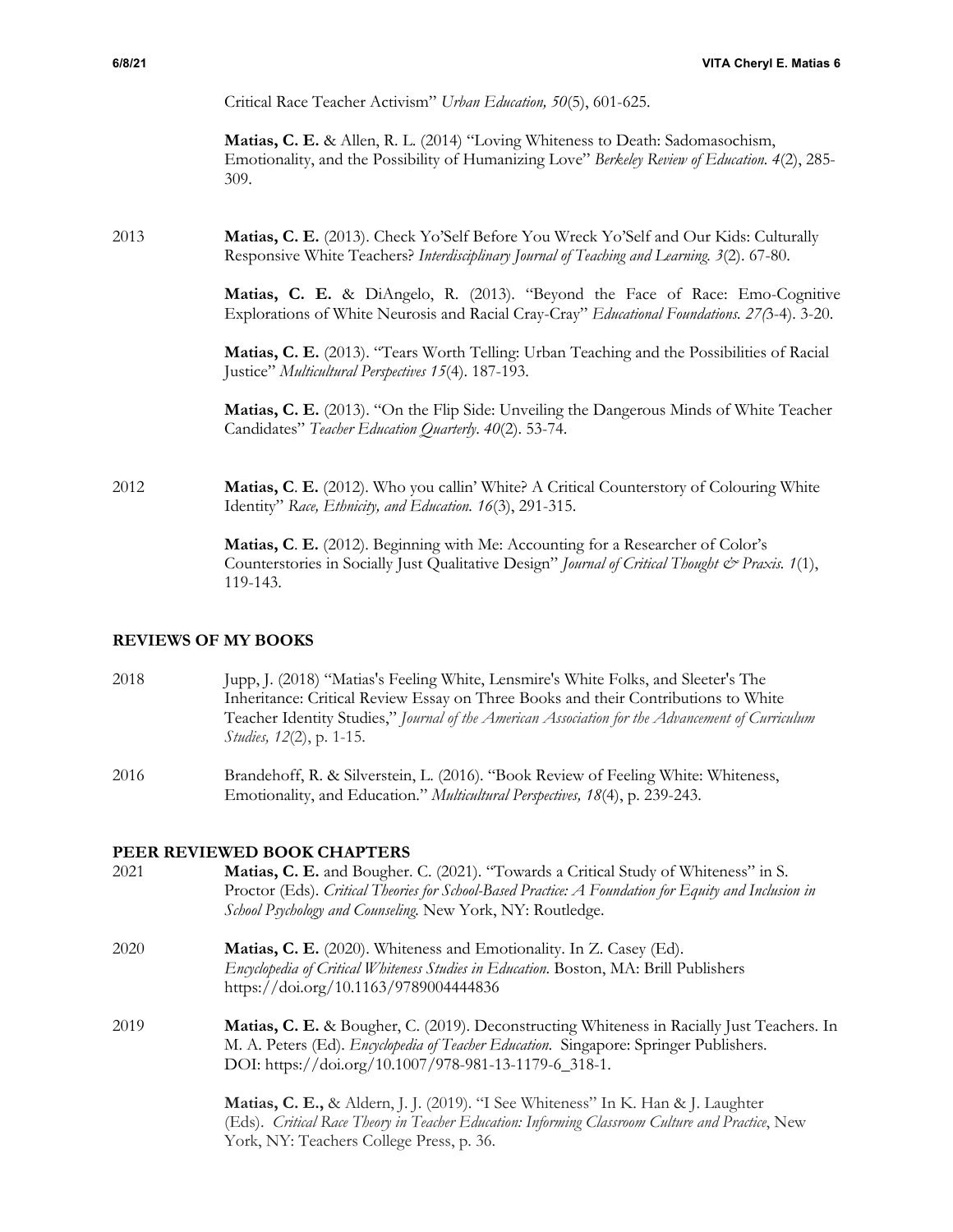**Matias, C. E.** (2019). Beyond White: The Emotional Complexion of Critical Research on Race. In K. Struck & L. Locke (Eds), *Research Methods for Social Justice and Equity in Education* (pp. 263-274). Palgrave Macmillan, Cham.

2018 Sarcedo, G. & **Matias, C. E.** (2018). "Forgive Them Father For They Know Not What They Do....But What If They Do Know?!: The Impact of Whiteness on Girls of Color" in M. Sankofa Waters, V. Evans-Winters, & B. Love (Eds), *Celebrating Twenty Years of Black Girlhood: The Lauryn Hill Reader.* NY: Peter Lang Publishers.

> **Matias, C. E.** (2018). "Before Cultural Competence: Exploring the Latent and Overt Emotionalities of Whiteness" S. Poulsen, PhD & R. Allan (Eds*.*) *Cross-Cultural Responsiveness & Systemic Therapy: Personal & Clinical Narratives*. Cham, Switzerland: Springer Publishers. pp. 21-40.

> Sarcedo, G. L. & **Matias, C. E.** (2016). Academic advising and the maintenance of whiteness in higher education. In P. R. Carr, V. Lea, & D. E. Lund (Eds.), *Critical Multicultural Perspectives on Whiteness: Views from the Past and Present* New York, NY: Peter Lang. pp. 293-300*.*

**Matias, C. E.** & Silverstein, L. (2017). "When Teaching Whiteness Threatens: Pedagogical Strategies for Teaching Whiteness" B. Ahad-Legardy & O. Poon (Eds.), *Difficult Subjects: Radical Teaching in the Neoliberal University*. VA: Stylus Publishing. pp. 35-53.

2016 **Matias, C. E.** (2016)*.* "Shadowboxing Whiteness inside Teacher Education: Critical Race Activism to the Race-Gender Degree." In D. Taliaferro Baszile, N. Guillory, & K. Edwards (Eds.) *Race, Gender, and Curriculum Theorizing: Working in Womanish Ways.* New York, NY: Lexington Books. pp. 71-86.

> **Matias, C. E.** (2016). White Tundra: Exploring the Emotionally Frozen Terrain of Whiteness*.* In N. Hartlep & C. Hayes (Eds.), *Unhooking from Whiteness: Resisting the Esprit de Corps*). The Netherlands, Sense Publishers. pp 89-100.

> **Matias, C. E.** & Nishi, N. (2016). "Becky please!": White Teachers and *Their* Issues with Whiteness. In C. Warren and S. Hancock (Eds.), *White Women's Work* Charlotte, NC: Information Age. pp. 107-122*.*

2015 **Matias, C. E.** & Montoya, R. (2015)*.* "When Michael's Death Means Our Own Children's Death: Critical Race Parenting During a Time of Racial Extermination" in K. Fasching-Varner & N. Hartlep (Eds.) *The Assault on Communities of Color: Exploring the Realities of Race-Based Violence*. New York, NY: Rowman & Littlefield. pp. 79-84.

> **Matias, C. E.** (2015)*.* "I Ain't Your Doc Student": The Overwhelming Presence of Whiteness and Pain at the Academic Neo-Plantation. In K. Varner, Albert, R. Mitchell, & C. Allen (Eds.), *Racial Battle Fatigue in the Academy*. New York, NY: Rowman & Littlefield Publishers. pp. 59-68.

**Matias, C. E.** (2015). "To Lumpia or to Not". In J. Landsman, R. Salcedo, & P. Gorski (Ed.), *Voices for Diversity and Social Justice: Literary Education Anthology.* New York, NY: Rowman & Littlefield. pp. 83-86.

2013 Leonardo, Z. and **Matias, C. E.** (2013). "Between Colonial and Postcolonial Mentality: The Critical Education of Filipino Americans". In R. Bonus & D. Maramba (Eds.), *The Other Students: Filipino Americans, Education and Power.* Charlotte, NC: Information Age Publishing. pp. 3-18.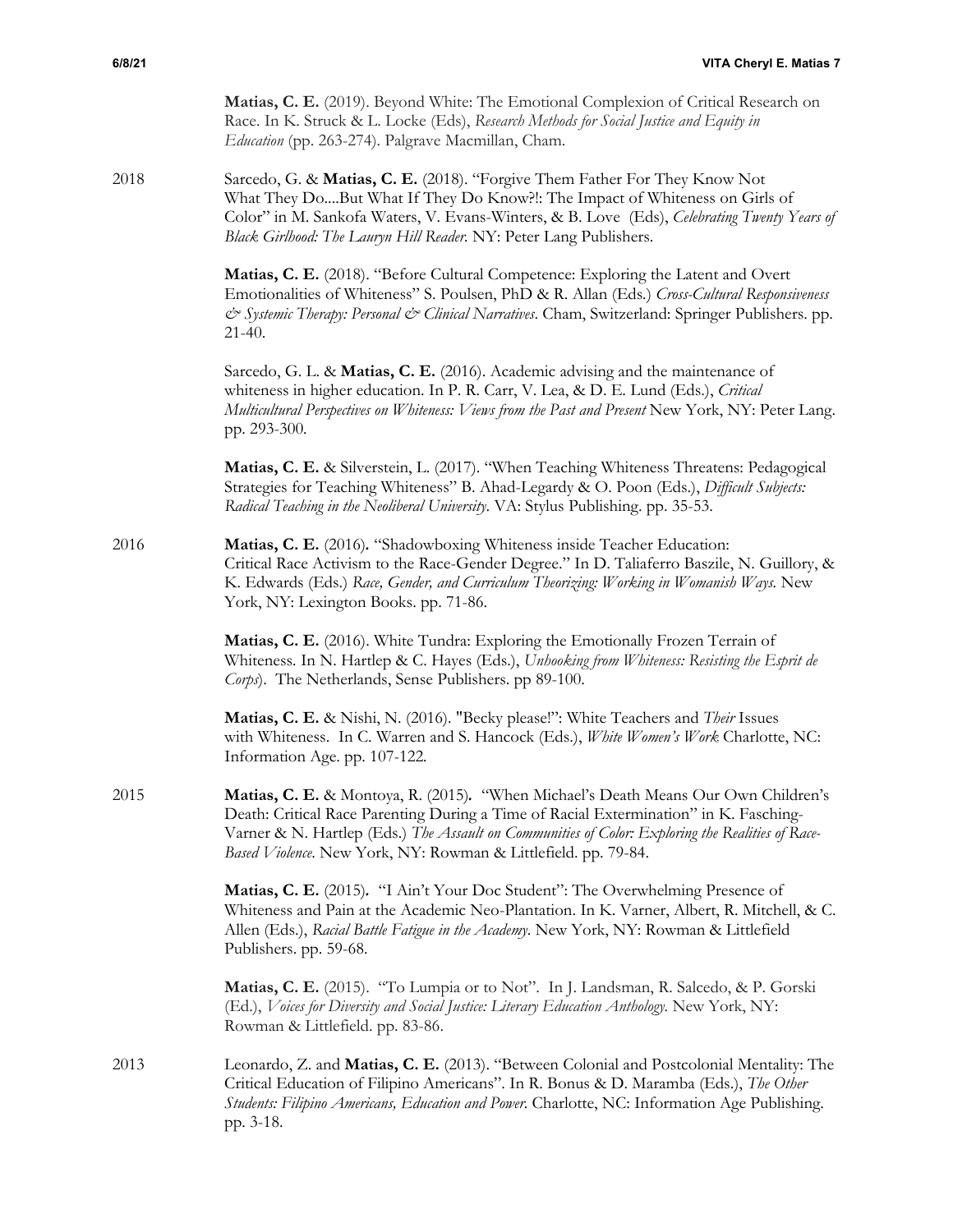## **PEER REVIEWED BOOK REVIEWS**

- 2017 Montoya, R., **Matias, C. E**., & McBride, M. (2017). Between the World and Me. *Journal of Multicultural Perspectives. 19*(1). 53-62.
- 2014 **Matias, C. E.,** Nishi, N., Montoya, R. (2014). Whiteness in Academia: Counter-stories of betrayal and resistance. *Journal of Race Ethnicity and Education*. *17*(4). 591-600.

## **FOREWORDS**

Baggett, H. C. & Andrzejewski, C. E. (Forthcoming, 2021). *The Grammar of School Discipline: Removal, Resistance, and Reform in Alabama Public Schools*. Lexington Press. Foreword by **Cheryl E. Matias**

## **PUBLICATIONS/CREATIVE WORKS IN PREPARATION**

*In Press* **Matias, C. E.** (in press) "Towards a Black Whiteness Studies: A Response to the Growing Field" *International Journal of Qualitative Studies in Education*

> **Matias, C. E.** & Tintiangco-Cubales, A. (Forthcoming 2022). "Motherscholar" in K. Nadal, A. Tintiangco-Cubales, and E. David (Eds) in *The SAGE Encyclopedia of Filipina/x/o American Studies*. Thousand Oaks, CA: Sage.

### *Under Revision*

**Matias, C. E.,** Jackson, T., & Gorski, P. (in preparation). *The Other Elephant: White Liberalism in K-12 Schools*. Teachers College Press.

### *In Preparation*

**Matias, C. E.** (in preparation). "But I voted for Obama: Whiteness, Liberalness, & Education"

**Matias, C. E.** (in preparation). "Whiteness, Teacher Education, and Antiracist Teaching"

**Matias, C. E.** (Ed). (in preparation). "Reclaiming Whiteness: Black, Indigenous, Scholars of Color Speak Out on Researching Whiteness"(special Issues) *International Journal of Qualitative Studies in Education.*

### **EDITORSHIP**

- 2020-current Associate Editor of *Educational Studies*
- 2020-current Co-Editor, Social Justice in K-12 Practices Book Series, Norton Books.
- 2020 Editor, Routledge Handbook
- 2019 Editor, Lexington Book Project
- 2014-2019 Associate Editor of *Multicultural Perspectives*

## **GRANTS FUNDED**

*Internal*

2020 *University of Kentucky.* "Stimulating higher education leadership progression- an institutional framework for BIPOCs" (Igniting Research Collaborations + UNiTE Research Priority)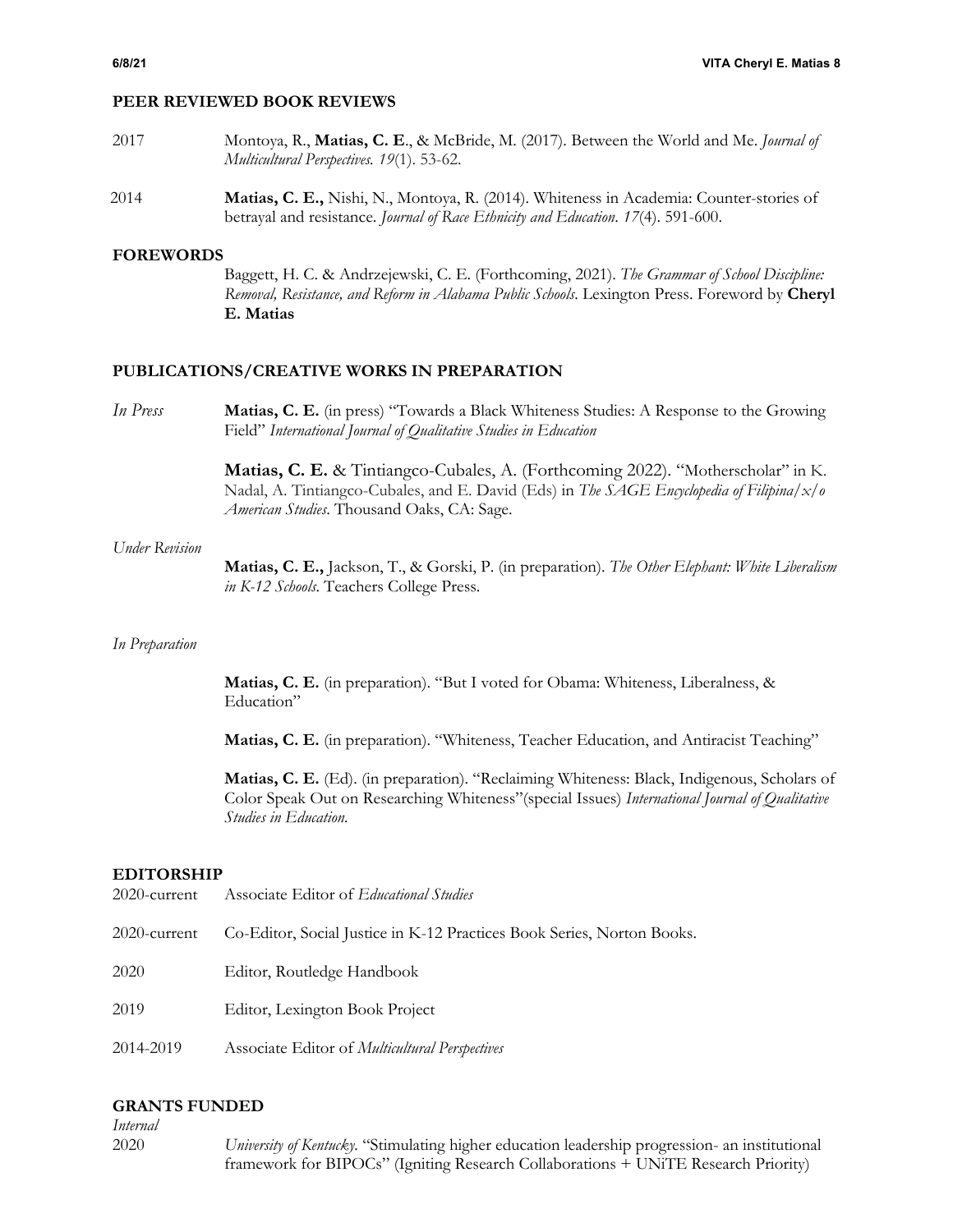|                  | Cross-college collaborative project. Co-PI: Cheryl E. Matias. REC: \$30,950. Funded. 1st to<br>be awarded in College of Education history.                                                                                                                                  |
|------------------|-----------------------------------------------------------------------------------------------------------------------------------------------------------------------------------------------------------------------------------------------------------------------------|
| 2018             | School of Education and Human Development Faculty Development Grant. PI: Cheryl E. Matias REC:<br>\$500, Funded.                                                                                                                                                            |
| 2018             | University of Colorado Faculty Development Grant. PI: Cheryl E. Matias REC \$900, funded.                                                                                                                                                                                   |
| 2016             | Office of Research Grant. PI: Cheryl E. Matias. University of Colorado Denver, School<br>of Education and Human Development, REC: \$2000, funded.                                                                                                                           |
| 2015             | School of Education and Human Development Faculty Development Grant. PI: Cheryl E. Matias.<br>University of Colorado Denver, School of Education and Human Development Research.<br>REC: \$1000, funded.                                                                    |
|                  | President's Diversity Fund for Faculty and Staff Diversity Development PI: Cheryl E. Matias<br>University of Colorado Denver, Office of Diversity and Inclusion International Research.<br>REC: \$1000, funded.                                                             |
| 2014             | Associate Vice Chancellor's Office of Diversity and Inclusion Faculty Grant. PI: Cheryl E. Matias.<br>University of Colorado Denver, Office of Diversity and Inclusion International Research.<br>REC: \$1000, funded.                                                      |
|                  | School of Education and Human Development Faculty Development Grant (fall). PI: Cheryl E. Matias.<br>University of Colorado Denver, School of Education and Human Development-Research.<br>REC: \$1000, funded.                                                             |
|                  | Building Pipelines for Culturally-Prepared Urban Teachers and Teacher Educators. PI: Cheryl E.<br>Matias.                                                                                                                                                                   |
|                  | University of Colorado Denver, Faculty Development Center<br>Teacher-Research. REC: \$2000, funded.                                                                                                                                                                         |
|                  | School of Education and Human Development Faculty Development Grant (spring). PI: Cheryl E.<br>Matias.                                                                                                                                                                      |
|                  | University of Colorado Denver, School of Education and Human Development-Research.<br>REC: \$1000, funded.                                                                                                                                                                  |
| 2013             | President's Diversity Fund for Faculty and Staff Diversity Development. PI: Cheryl E. Matias.<br>University of Colorado Denver, Office of Diversity and Inclusion-Research.<br>REC: \$850, funded.                                                                          |
| 2012             | PhD Research Assistantship Grant. PI: Cheryl E. Matias.<br>University of Colorado Denver, School of Education and Human Development-Research.<br>REC: Research Assistant for Critical Whiteness Studies in teacher Education; tuition waiver<br>and yearly stipend, funded. |
| 2011             | Diversity and Excellence Grant. PI: Cheryl E. Matias.<br>University of Colorado Denver-Research & Teaching.<br>REC: \$3000, funded.                                                                                                                                         |
| External<br>2013 | Women Faculty of Color in the Academy Travel Grant. PI: Cheryl E. Matias.<br>University of Illinois, Urbana-Champaign-Research. REC: \$600, funded.                                                                                                                         |

*Internal*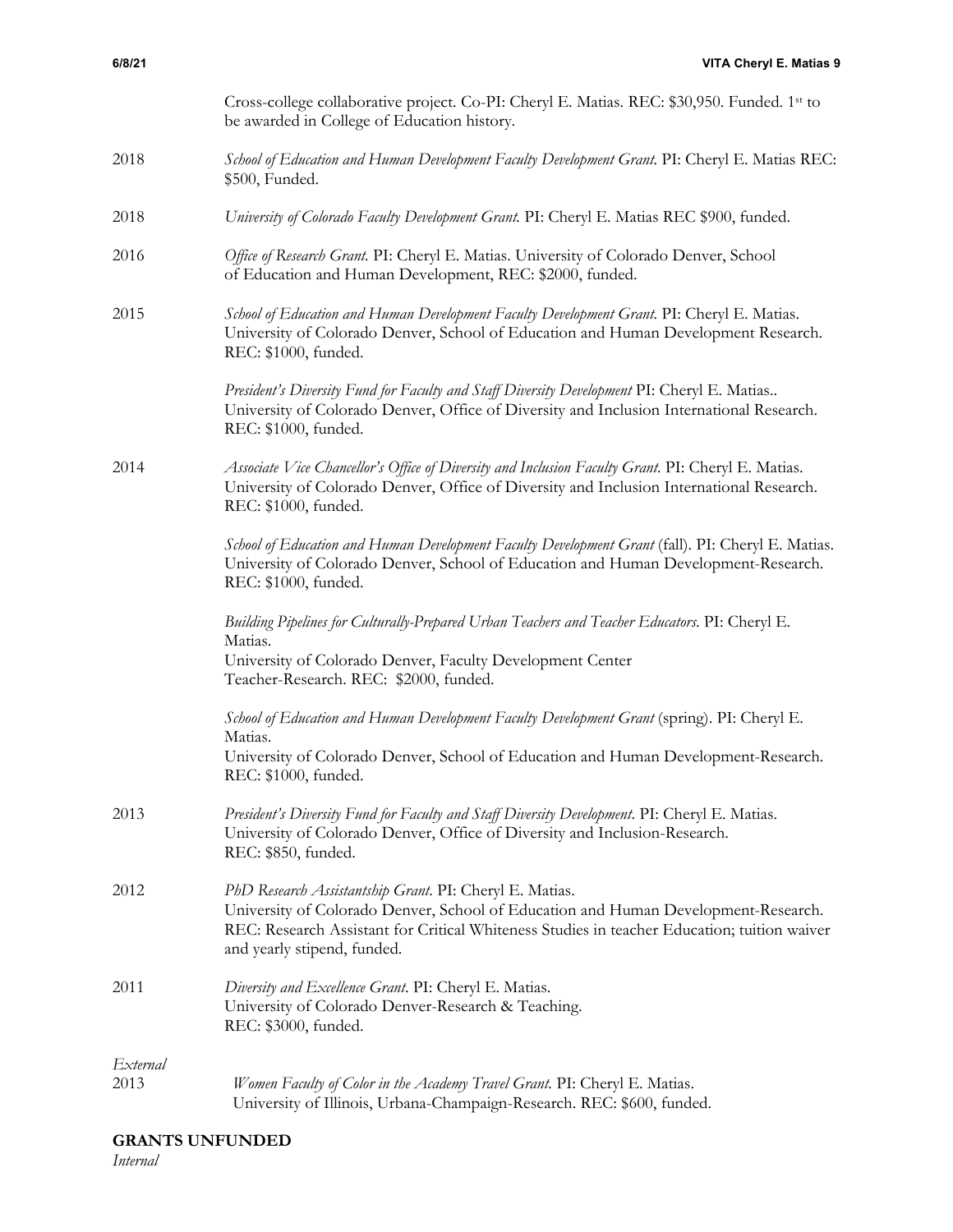| 2017             | President's Diversity Fund for Faculty and Staff Diversity Development PI: Cheryl E. Matias<br>University of Colorado Denver, Office of Diversity and Inclusion International Research.<br>REC: \$1000, funded. For RACE Conference. |
|------------------|--------------------------------------------------------------------------------------------------------------------------------------------------------------------------------------------------------------------------------------|
| 2010             | PhD Research Assistantship Grants. PI: Cheryl E. Matias.<br>University of Colorado Denver.<br>REC: Research Assistant for Critical Whiteness Studies in teacher Education; tuition waiver<br>and yearly stipend, declined.           |
| 2009             | UCLA Dissertation Year Fellowship. PI: Cheryl E. Matias.<br>REC: \$20,000, declined.                                                                                                                                                 |
|                  | President's Post-Doctoral Fellowship. PI: Cheryl E. Matias. University of California.<br>REC: \$50,000, declined.                                                                                                                    |
| 2008             | UCLA Institute of American Cultures (IAC) Dissertation Fellowship. PI: Cheryl E. Matias.<br>REC: \$20,000, declined.                                                                                                                 |
|                  |                                                                                                                                                                                                                                      |
| External<br>2020 | Mellon Grant. "Communities of Color and Ethnic Studies Pathways in Teacher Education."<br>Co-PI: Cheryl E. Matias; Angela Valenzuela, Nolan Cabrera, Darlene Lee. REC: \$5,000,000,<br>declined.                                     |
| 2014             | American Educational Research Association. PI: Cheryl E. Matias. Division K: Travel Grant.<br>REC: \$200, declined.                                                                                                                  |
| 2012             | Spencer Foundation Small Grant. PI: Cheryl E. Matias.<br>REC: \$40,000, declined.                                                                                                                                                    |
| 2009             | Spencer Foundation Dissertation Fellowship. PI: Cheryl E. Matias.<br>REC: \$20,000, declined.                                                                                                                                        |
| 2006             | Ford Foundation Diversity Fellowship. PI: Cheryl E. Matias.<br>REC: \$20,000, declined.                                                                                                                                              |

# **NON-PEER REVIEWED PUBLICATIONS**

| 2017 | Matias, C. E., Montoya, R., & Silverstein, L. (2017). Whiteness and Education. Online<br>Professional Development Curriculum. eCALLMS grant.                                             |
|------|------------------------------------------------------------------------------------------------------------------------------------------------------------------------------------------|
| 2014 | Matias, C. E. & Nishi, N. (2014). Race, Teaching, Education. Online Professional<br>Development Curriculum. eCALLMS grant.                                                               |
| 2008 | Nakanishi, D. & Matias-Padua, C*. (2008) "Across the Waves: Understanding the Asian<br>American Community-Curriculum Guide." (Grant from Farmers Insurance Group<br>Education Division). |
| 2002 | Matias-Padua, C. Getting Connected. Short story on the secret lives of Filipino American<br>teenage gangsters in Los Angeles, Los Angeles Online Magazine.                               |

# **PEER REVIEWED PRESENTATIONS AT MEETINGS/CONFERENCES**

2020 **Matias, C. E.** & Boucher, Colleen (2020). Putting the Criticality Back in Critical

<sup>\*</sup> Project featured in published article—De Castro, C. (September 24-26, 2008). "'Across the Waves': Stories of Asian Americans Farmers Insurance produces educational DVDs for schools" in *Asian Journal Publications*.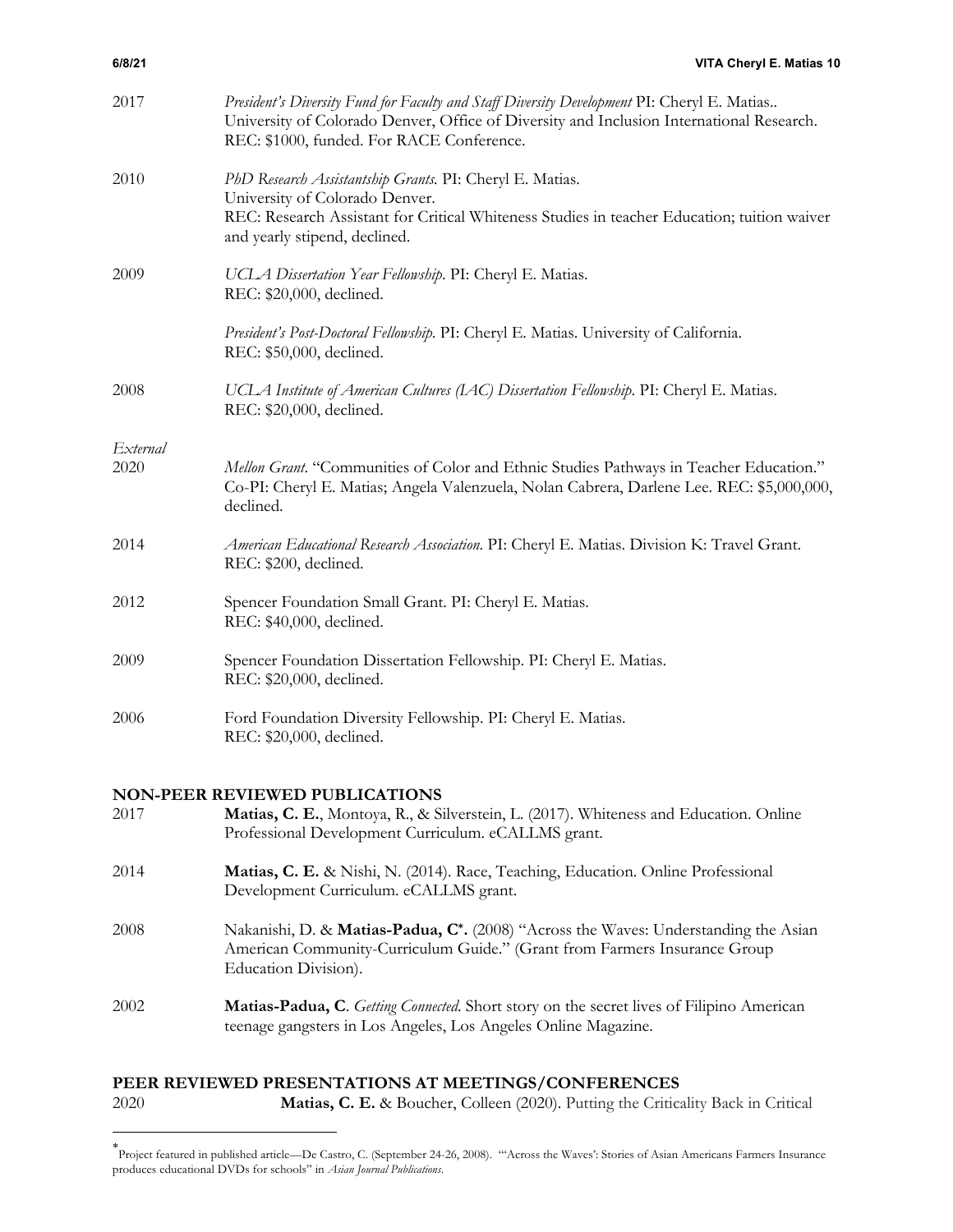|                       | Whiteness Studies: Theories, Practices, and Implications for Teacher Preparation.<br>American Educational Studies Association, San Antonio, TX.                                                                                                                                               |
|-----------------------|-----------------------------------------------------------------------------------------------------------------------------------------------------------------------------------------------------------------------------------------------------------------------------------------------|
| 2020                  | Matias, C. E. (2020). What's the difference between Critical Whiteness Studies and<br>a Critical Study of Whiteness: Towards Antiracist Teaching Education. American<br>Educational Studies Association, San Antonio, TX.                                                                     |
| 2020                  | Matias, C. E. (2020). "(Un)Common White Sense: The Whiteness Behind<br>Digital Media." American Educational Research Association, San<br>Francisco, CA.                                                                                                                                       |
| 2020                  | Matias, C. E. (2020). "Pyrrhic Victory: Whiteness and Perceived Racial Justice<br>In Teacher Education." American Educational Research Association, San Francisco,<br>CA.                                                                                                                     |
| 2019, Tucson, AZ      | Matias, C. E., Demoiny, S., Andrzejewski, C., and Baggett, H. We are the work:<br>Coaching white women toward racial justice. National Association of Multicultural<br>Education, Tucson, AZ.                                                                                                 |
| 2019, Honolulu, HI    | Matias, C. E. (2019) Teaching Critical Race Theory: A Pedagogy Roundtable.<br>Presented at American Studies Association, Honolulu, HI.                                                                                                                                                        |
|                       | 2019, Los Angeles, CA Matias, C. E. (2019). "Methodological Side Step: Hokey Hope versus [Side Eye]"<br>Presented at Critical Race Studies in Education Association Conference, Los<br>Angeles, CA.                                                                                           |
|                       | 2019, Toronto, Canada Matias, C. E. (2019). "Feeling White: Whiteness, Emotionality, and Education."<br>Presentation at American Educational Research Association, Toronto, Canada.                                                                                                           |
| 2019, Toronto, Canada | Matias, C. E. (2019). Division A Vice-Presidential Session: "A Call for Bold<br>Leadership: Disrupting Inequities that Cause and Stem from Trauma in our Schools<br>and Communities." Presentation at American Educational Research Association,<br>Toronto, Canada.                          |
|                       | 2019, Toronto, Canada Matias, C. E. (2019). "A Phoenix with Within." Presentation at American<br>Educational Research Association, Toronto, Canada.                                                                                                                                           |
|                       | 2018, Albuquerque, NM Matias, C. E. (2018). "Whiteness and Emotionality." Presidential Panel. Presented<br>at Critical Race Studies in Education Association Conference, Albuquerque, NM.                                                                                                     |
| 2018, New York, NY    | Matias, C. E. (2018). "So What's It Really Like? A Critical Race Motherscholar of<br>Color's Confessions of Combating Whiteness in Teacher Education" Presentation<br>at American Educational Research Association, NY.                                                                       |
| 2018, New York, NY    | Matias, C. E. (2018). "Mothering in an Era of Fascism, Racism, and the 45th<br>Presidency #healingcurriculum" Presentation at American Educational Research<br>Association, NY.                                                                                                               |
| 2018, New York, NY    | Matias, C. E. (2018). "White Supremacy in an Era of Not-So-Color-Blind Racism"<br>Presentation at American Educational Research Association, NY.                                                                                                                                              |
| 2017, Houston, TX     | Nishi, N., Matias, C. E., Montoya, R., and Sarcedo, G. (2017) "Using CRT to<br>explore intersectionality and white supremacy in higher education.<br>Adelantel: R.A.C.E.-ing Towards a Racially Just Future" Paper presentation at<br>Association for Study in Higher Education, Houston, TX. |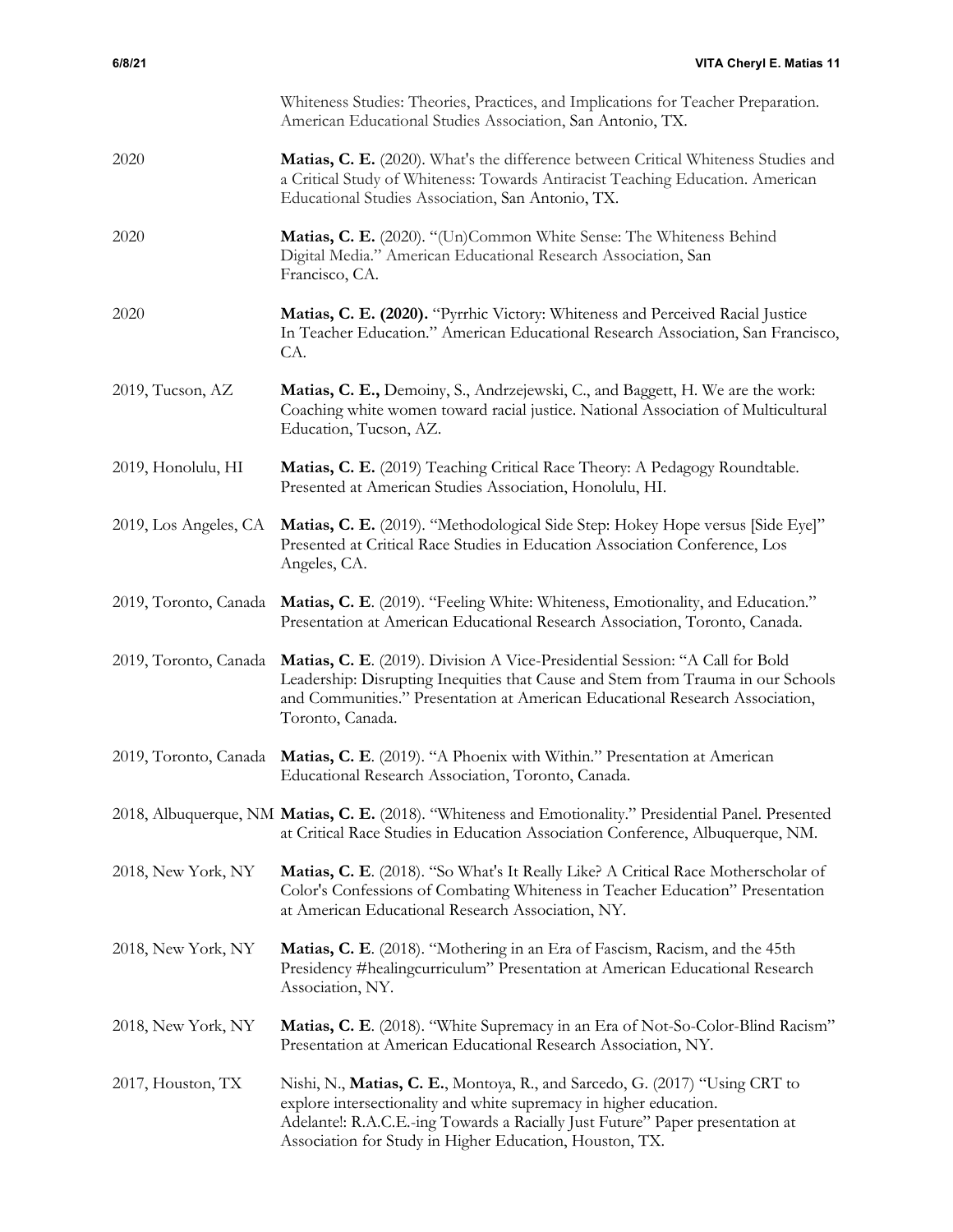|                       | 2017, San Antonio, TX Newlove, P. & Matias, C. E. (2017) "Into the Void: Deconstructing John Dewey's<br>Whiteness" Roundtable Paper Presentation at the American Educational Research<br>Association Conference, San Antonio, TX.             |
|-----------------------|-----------------------------------------------------------------------------------------------------------------------------------------------------------------------------------------------------------------------------------------------|
|                       | Matias, C. E. & Silverstein, L. (2017). "When Teaching Whiteness Threatens:<br>Pedagogical Application for Teaching Whiteness" Roundtable Paper Presentation at<br>the American Educational Research Association Conference, San Antonio, TX. |
| 2016, Seattle, WA     | Matias, C. E. (2016). "Shadowboxing Whiteness" Presidential Panel Presentation<br>at American Educational Studies Association. Seattle, WA                                                                                                    |
| 2016, Denver, CO      | Matias, C. E. (2016). "Mommy, is being brown bad?" Paper presentation at the<br>Critical Race Studies in Education Association Conference. Denver, CO                                                                                         |
| 2016, Washington, DC  | Matias, C. E. (2016). Critical Race Parenting: Teaching for Our Children's Lives<br>and Humanity. Panel Presentation at the American Educational Research<br>Association (AERA), Washington, D.C.                                             |
| 2016, Washington, DC  | Matias, C. E. & Montoya, R. (2016). Critical Race Parenting in a Time of Racial<br>Extermination. Paper presentation at the American Educational Research<br>Association (AERA), Washington, D.C.                                             |
| 2016, Washington, DC  | Matias, C. E. (2016). That Ain't Research: The Empiricist Takeover in Teacher<br>Education. Paper presentation at the American Educational Research Association<br>(AERA), Washington, D.C.                                                   |
| 2016, Washington, DC  | Matias, C. E. (2016). "I ain't your doc student": The Overwhelming Presence of<br>Whiteness and Pain in the Academic Neo-plantation. Paper presentation at the<br>American Educational Research Association (AERA), Washington, D.C.          |
| 2016, Washington, DC  | Matias, C. E. (2016). The Narcissism of Whiteness: Digging Deep for a more<br>Racially Democratic Education. Paper presentation at the American Educational<br>Research Association (AERA), Washington, D.C.                                  |
| 2016, Washington, DC  | Matias, C. E. (2016). Grief, Melancholia, and Death: Emotionally Exploring the<br>Psychoanalytic Roots of Whiteness. Paper presentation at the American<br>Educational Research Association (AERA), Washington, D.C.                          |
| 2016, Washington, DC  | Nishi, N., Matias, C. E., Montoya, R., & Sarcedo, G. (2016). Whiteness FAQ:<br>Direct and Subcontextual Responses to Classroom Questions. Paper presentation at<br>the American Educational Research Association (AERA), Washington, D.C.     |
|                       | 2015, San Antonio, TX Matias, C. E. (2015). Where is the Love? Addressing the Conference Theme.<br>Presidential Panel presented at American Educational Studies Association (AESA),<br>San Antonio, TX.                                       |
| 2015, San Antonio, TX | Grosland, T. & Matias, C. E. (2015). Fervent Fortitude: Courageous Conversations<br>about Race. Paper presentation at the American Educational Studies Association                                                                            |
| 2015, Chicago, IL     | (AESA), San Antonio, TX.<br>Matias, C. E. (2015). White Tundra: Exploring the emotionally Frozen Terrain of<br>Whiteness. Paper presented at the American Educational Research Association<br>(AERA) conference, Chicago, IL.                 |
| 2015, Chicago, IL     | Matias, C. E. (2015). White Skin, Black Friend: A Fanonian Application of Racial<br>Fetish in Teacher Education. Paper presented at the American Educational<br>Research Association (AERA) conference, Chicago, IL.                          |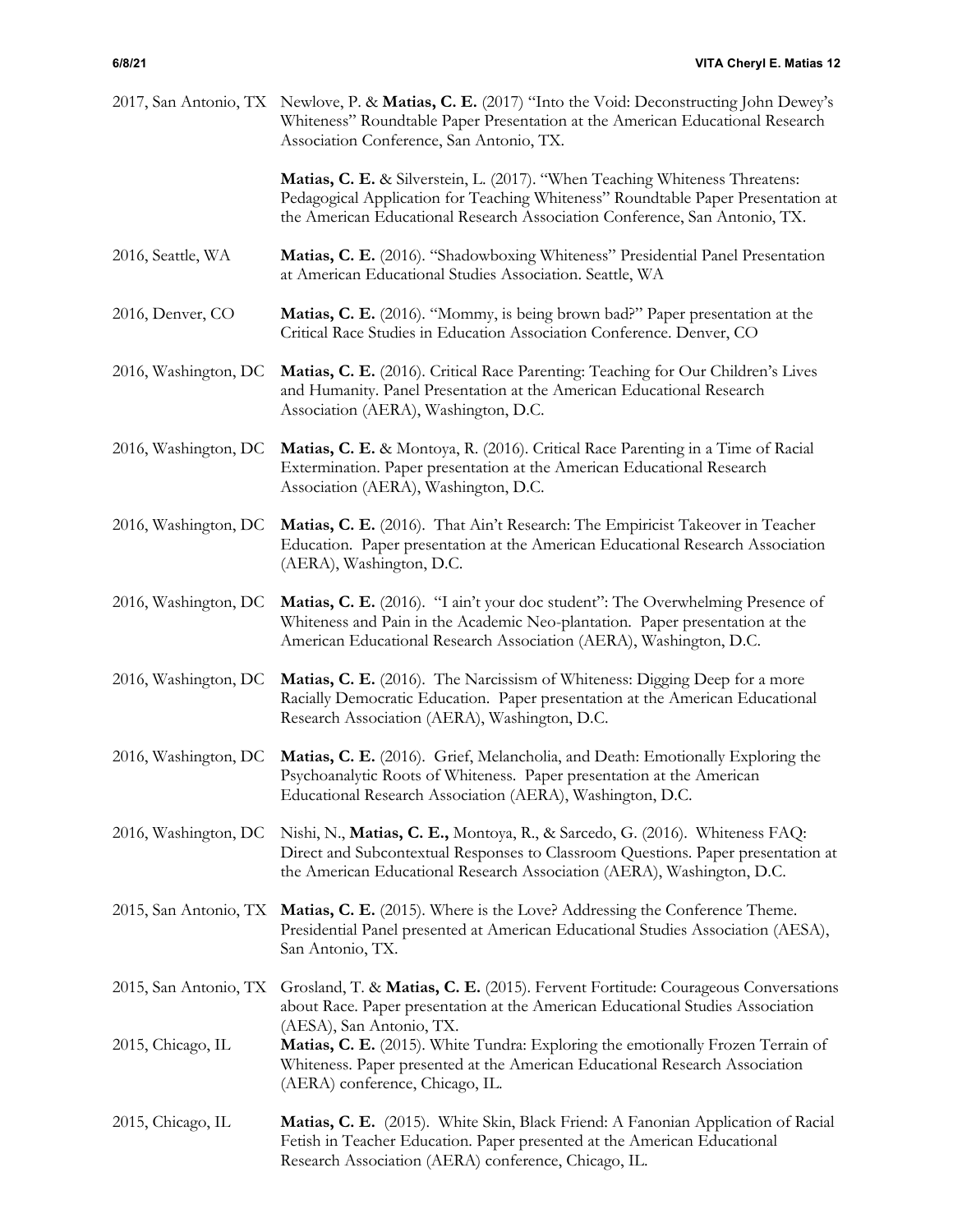| 2015, Chicago, IL          | Matias, C. E. & Grosland, T. (2015). Digitalstories as Racial Justice. Paper<br>presented at the American Educational Research Association (AERA) conference,<br>Chicago, IL.                                                                                                               |
|----------------------------|---------------------------------------------------------------------------------------------------------------------------------------------------------------------------------------------------------------------------------------------------------------------------------------------|
| 2015, San Diego, CA        | Matias, C. E. & Mackey, J. (2015). Critical Whiteness Pedagogy. Critical Questions<br>in Education Conference. San Diego, CA.                                                                                                                                                               |
| 2014, Tacoma, WA           | Sarcedo, G., Matias, C. E. Montoya, R. & Shannon, S. (2014, September).<br>Whiteness in the Colorado Academy?!: Professors, Graduate Students, and<br>Academic Advisors Combating Whiteness in Academia. Panel presented at Race &<br>Pedagogy National Conference, Tacoma, WA.             |
| 2014, Philadelphia, PA     | Matias, C. E. & Zemblyas, M. (2014). When saying you care is not really caring: Whiteness<br>and the Role of Disgust. Paper presented at the American Educational Research<br>Association (AERA) conference, Philadelphia, PA.                                                              |
| 2014, Nashville, TN        | Matias, C. E., Montoya, R. & Nishi, N. (2014). Cockblocking CRT: How<br>Emotionally Investing In Whiteness Blocks The Penetration Of CRT In Urban<br>Teacher Education. Paper presented at the Critical Race Studies in Education<br>Association Conference (CRSEA), Nashville, TN.         |
| 2014, Nashville, TN        | Montoya, R., Matias, C. E., & Nishi, N. (2014). American Chimera: The ever-<br>present educational domination of Whiteness, Patriarchy, and Capitalism. Paper<br>presented at the Critical Race Studies in Education Association Conference<br>(CRSEA), Nashville, TN.                      |
| 2014, Nashville, TN        | Mackey, J. & Matias, C. E. (2014). The Social Science Career Pathway: A Conduit<br>to Racial Dialogue and Liberating Pedagogy. Poster Presentation at the Critical Race<br>Studies in Education Association Conference (CRSEA), Nashville, TN.                                              |
| 2013, Champaign, IL        | Matias, C. E. (2013). Racing Methodology From Below: The Global Majority and the Future<br>of Qualitative Inquiry. Paper presented at the International Conference of Qualitative<br>Inquiry (ICQI), University of Illinois Urbana-Champaign, Champaign, IL.                                |
| 2013, San Francisco,<br>CA | Matias, C. E. (2013). Antiracism Inside Racist Teacher Education Programs. Paper<br>presented at the American Educational Research Association (AERA) conference,<br>San Francisco, CA. AERA Division K Highlighted Panel.                                                                  |
| 2013, San Francisco<br>СA  | Matias, C. E. & DiAngelo, R. (2013). Beyond the Face of Race: Explorations of Cognitive<br>Racial Cray Cray. Paper presented at the American Educational Research Association<br>(AERA) conference, San Francisco, CA.                                                                      |
| 2012, Vancouver,<br>Canada | Matias, C. E. (2012). Loving Whiteness to Death: A Critical Examination of White<br>Sadomasochistic Emotionality. Paper presented at the American Educational Research<br>Association (AERA) conference, Vancouver, Canada.                                                                 |
| 2012, Vancouver<br>Canada  | Matias, C. E. (2012). On the "Flip" Side: A Teacher Educator of Color Unveiling the<br>Dangerous Minds of Teaching White Teacher Candidates. Paper presented at the American<br>Educational Research Association (AERA) conference. Division K Highlighted<br>Symposium, Vancouver, Canada. |
| 2012, Vancouver<br>Canada  | Matias, C. E. (2012). Beginning with Me: Accounting for Our Counterstories in Socially Just<br>Qualitative Design. Paper presented at the American Educational Research<br>Association (AERA) conference, Vancouver, Canada.                                                                |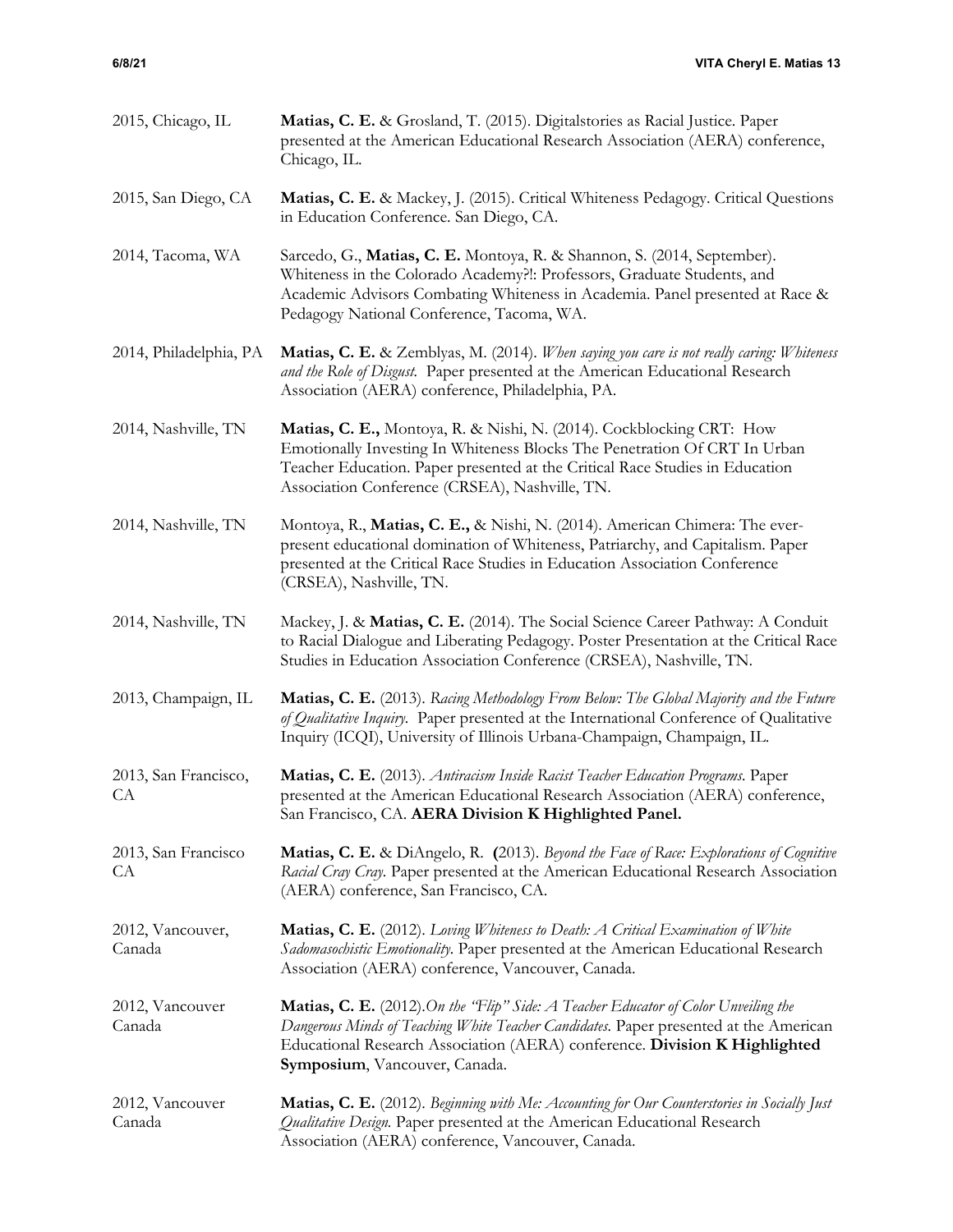| 2012, Vancouver,<br>Canada, | Matias, C. E. (2012). Beyond Knowing the Motherscholar: Motherscholars<br>Engaging in Self-Defining Motherscholarship. Paper presented at the American<br>Educational Research Association (AERA) conference, Vancouver, Canada.                                                                         |
|-----------------------------|----------------------------------------------------------------------------------------------------------------------------------------------------------------------------------------------------------------------------------------------------------------------------------------------------------|
| 2012, Seattle, WA           | Allen, R. L. & Matias, C. E. (2012). White Neurosis and Therapies Out of Whiteness.<br>Paper presented at the American Educational Studies Association (AESA), Seattle,<br>WA.                                                                                                                           |
| 2012, New York, NY          | Mitchell, K., Matias, C. E., Garrison-Wade, D., Tandon, M., & Galindo, R. Push it<br>Really Good: Race and Teacher Education. Paper presented at the Critical Race Studies in<br>Education Association Conference (CRSEA), New York, NY.                                                                 |
| 2012, New York, NY          | Matias, C. E., Mitchell, K., Garrison-Wade, D., Tandon, M., & Galindo, R. What is<br>Critical Whiteness Studies Doing In Our Nice Field Like CRT? Interrogations of the White<br>Imagination. Paper presented at the Critical Race Studies in Education Association<br>Conference (CRSEA), New York, NY. |
| 2012, New York, NY          | Matias, C. E. & Liou, D. (2012). Putting Race' Back in Teacher Education. Paper<br>presented at the Critical Race Studies in Education Association Conference<br>(CRSEA), New York, NY.                                                                                                                  |
| 2012, New York, NY          | Matias, C. E. & Allen, R. L. (2012) Where is the Love? Love and Critical Race Theory.<br>Paper presented at the Critical Race Studies in Education Association Conference<br>(CRSEA), New York, NY.                                                                                                      |
| 2012, New York, NY          | Allen, R. L. & Matias, C. E. (2012). The White Elephants on Our Backs: Critical<br>Whiteness Studies in Teacher Education. Paper presented at the Critical Race Studies in<br>Education Association Conference (CRSEA), New York, NY.                                                                    |
| 2012, Boulder, CO           | Matias, C. E., Mitchell, K. & Tandon, M. (2012). What is Critical Whiteness Studies<br>doing in our field of CRT? Presentation at the Teachers of Color and Allies Conference<br>(TOCA), University of Colorado, Boulder, Boulder, CO.                                                                   |
| 2012, St Louis, MO          | Matias, C. E. & Liou, D. (2011). Puttin' Race Back in Urban Education. Paper<br>presented at the American Educational Studies Association, St. Louis, MO.                                                                                                                                                |
|                             | 2011, New Orleans, LA Matias, C. E. (2011). Who You Callin' White? A Critical Counterstory of Coloring White<br>Identity. Paper presented at the American Educational Research Association<br>(AERA), New Orleans, LA.                                                                                   |
|                             | 2011, New Orleans, LA Matias, C. E. (2011). Paying It Forward: Mother Scholars Navigating the Academic Terrain.<br>Paper presented at the American Educational Research Association (AERA), New<br>Orleans, LA. AERA Division G Highlighted Panel.                                                       |
| 2010, Denver, CO            | Matias, C. E. (2010). "What's the point? I'm Black." A Metacognitive Self-reflexive<br>Counterstory of how One Practitioner-researcher Designed her Research Project. Paper presented<br>at the American Educational Studies Association (AESA), Denver, CO.                                             |
| 2010, Denver, CO            | Leonardo, Z. & Matias, C. E. (2010). Betwixt and Between Colonial and Postcolonial: The<br>Emergence and Re-Conceptualization of the Colonized Filipino Identity. Paper presented at<br>the American Education Research Association (AERA), Denver, CO.                                                  |
| 2010, Denver, CO            | Matias, C. E. (2010). Critical Race Dialogue. Paper presented at the Symposium<br>American Educational Research Association (AERA), Denver, CO.                                                                                                                                                          |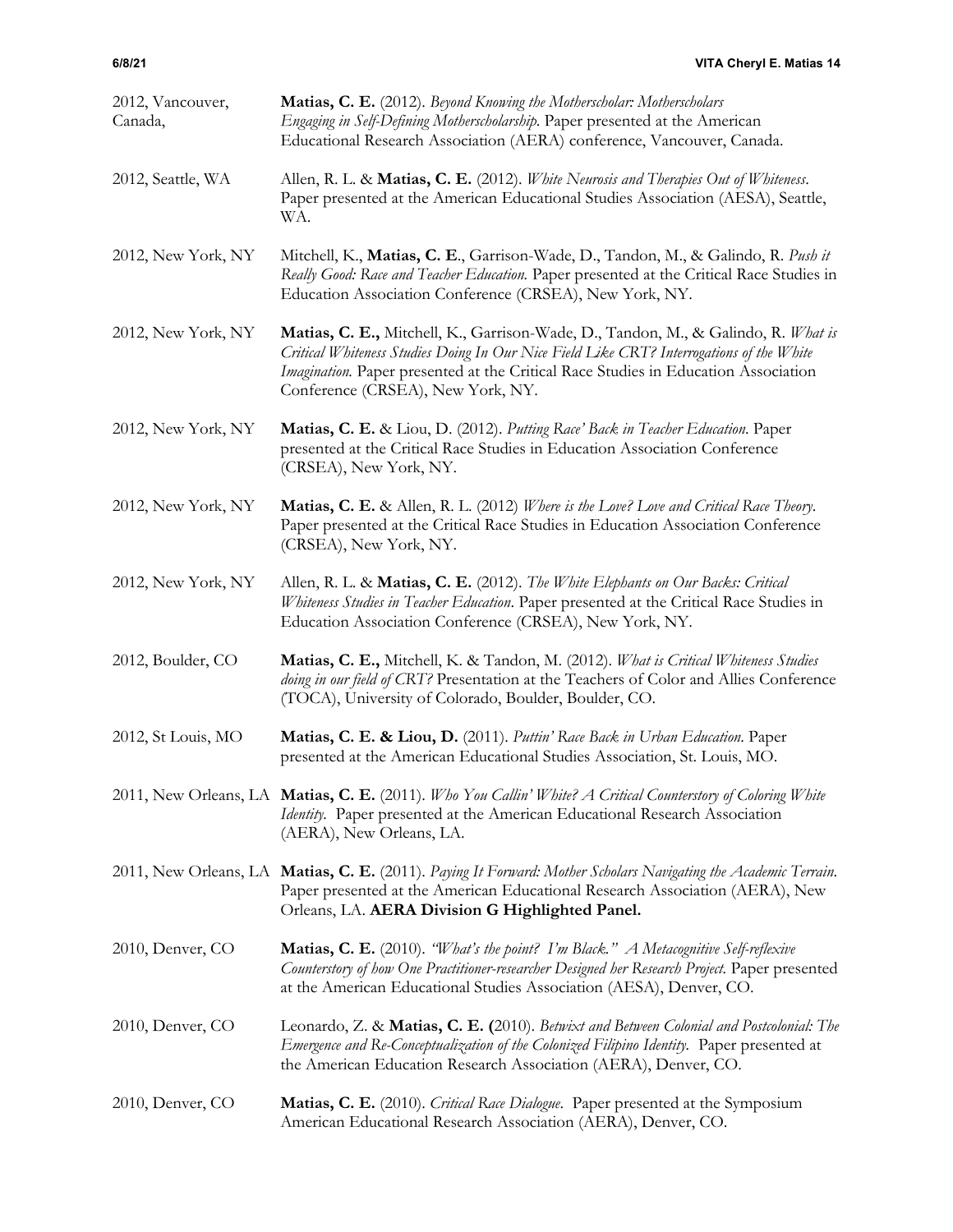| 2010, Pittsburg, PA   | Matias, C. E. (2010). Developing a Literacy of Race: Teaching Race and Racism as a Means<br>of Developing Positive Racial Identities and Agency. Paper presented at the National<br>Council of Teachers of English and Assembly for Research (NCTEAR), Pittsburg,<br>PA. |
|-----------------------|--------------------------------------------------------------------------------------------------------------------------------------------------------------------------------------------------------------------------------------------------------------------------|
| 2010, Austin, TX      | Matias, C. E. (2010). Combating Race Illiteracy: Curriculum, Pedagogy, and the Intentional<br>Incorporation of Asian American Racial Experiences. Paper presented at the Association<br>of Asian American Studies, Austin, TX.                                           |
| 2010, Boulder, CO     | Matias, C. E. (2010). Critical Race Dialogues: Pedagogical Translations of Critical Race<br>Theory. Teachers of Color and Allies Summit (TOCA), University of Colorado,<br>Boulder, Boulder, CO.                                                                         |
| 2009, Chicago, IL     | Matias, C. E. (2009). The Elephant in the Living Room: Pedagogical and Curricular<br>Strategies in Teaching Race Literacy. Paper presented Teacher Education and Social<br>Justice, Chicago, IL.                                                                         |
| 2009, Los Angeles, CA | Matias, C. E. (2009). Let's Talk about Race, Baby! Participating Instead of explaining<br>Action Research. Paper presented at the Paulo Freire CAFÉ Conference, UCLA.                                                                                                    |
| 2009, San Diego, CA   | Matias, C. E. (2009). High School Participatory Action Research in Learning Race and<br>Racism. Paper presented at the National Association of Ethnic Studies, San Diego,<br>CA.                                                                                         |

# **NON-PEER REVIEWED PRESENTATIONS AT MEETINGS/CONFERENCES**

|  | 2009, Los Angeles, CA Matias, C. E. (2009). Balancing Graduate School and Family Life. Presentation at the |  |
|--|------------------------------------------------------------------------------------------------------------|--|
|  | UCLA Graduate Student Orientation, Los Angeles, CA.                                                        |  |

2008, Los Angeles, CA **Matias, C. E.** (2008). *Balancing Graduate School and Family Life.* Presentation at the UCLA Graduate Student Orientation, Los Angeles, CA.

# **INVITED PRESENTATIONS**

| 2021, Lexington, KY | Matias, C. E. (2021). Teaching in PWIs: Strategies and Support. College of Arts<br>and Sciences. University of Kentucky.                                                                              |
|---------------------|-------------------------------------------------------------------------------------------------------------------------------------------------------------------------------------------------------|
| 2020, Lexington, KY | Matias, C.E. (2020). "CRT and Intersectionality" Martin Luther King Center,<br>University of Kentucky.                                                                                                |
| 2020, Lexington, KY | Matias, C. E. (2020). "Navigating your Teens in Breonna Taylor's America"<br>College of Education and NAACP. University of Kentucky.<br>https://www.youtube.com/watch?v=YkGa4S6umiA&feature=emb_title |
| 2020, Lexington, KY | Matias, C. E. (2020). "What is CRT? How do we use it in education?" Martin<br>Luther King Center, University of Kentucky.                                                                             |
|                     | 2020, San Francisco, CA Matias, C. E. (2020). "Tatlong Basak for Black Lives: Combating Anti-Blackness in<br>Filipina/x/o/ Communities http://tatlongbagsak.org/                                      |
| 2020, Columbus, OH  | Matias, C.E. (2020). "Anti-Black Racism and Education." College of Education<br>and Human Ecology. Ohio State University.                                                                             |
| 2020, La Verne, CA  | Matias, C. E. (2020). "Love in the Time of COVID: Race and Education." LaFetra<br>College of Education. University of La Verne.                                                                       |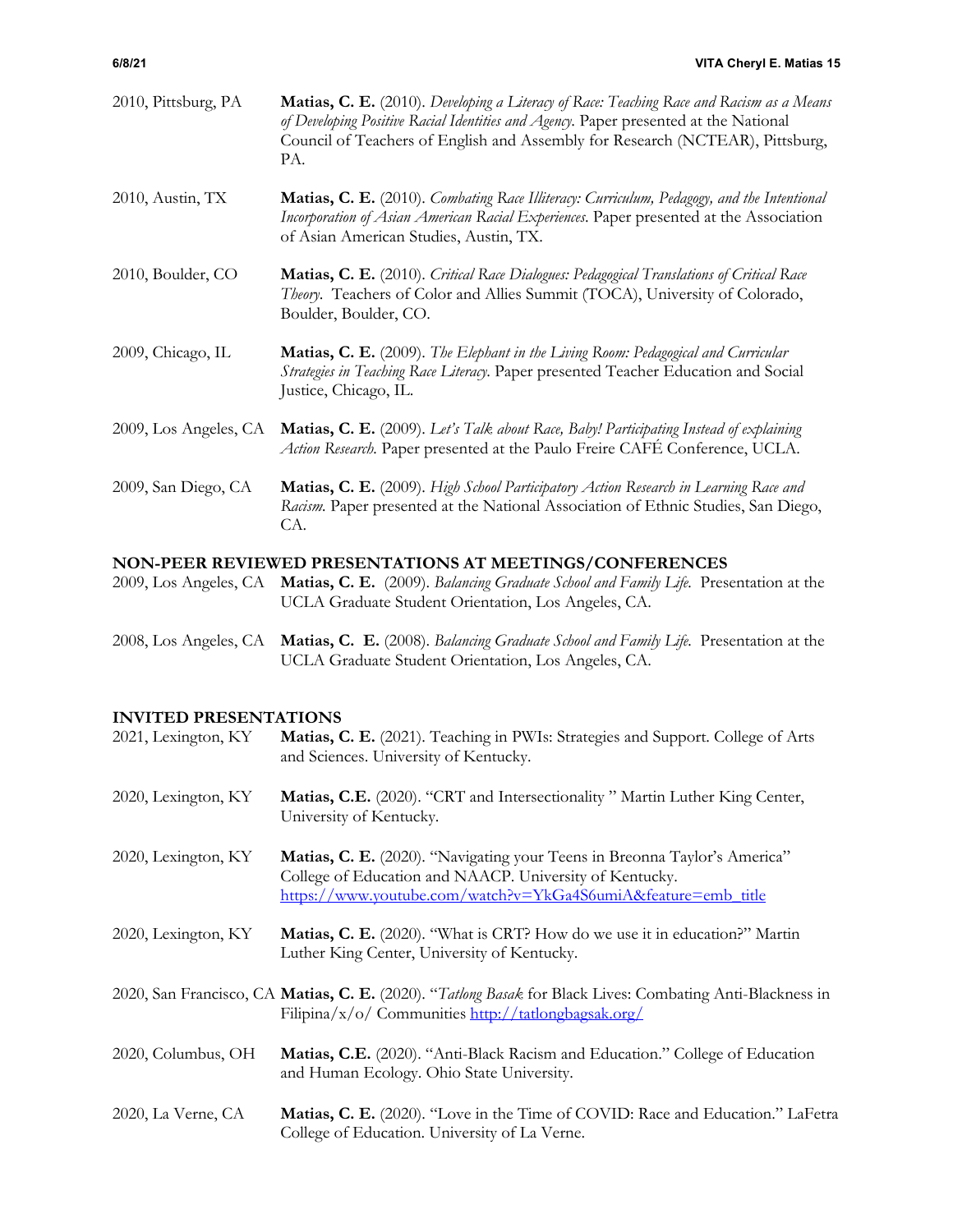|                        | 2020, San Francisco, CA Matias, C. E. (2020). "Division K Critical Dialogues: Disrupting Racism and White<br>Supremacy in Teaching and Teacher Education Policy/Practice and Research"<br>Invited Speaker Session. American Educational Research Association, San<br>Francisco, CA. |
|------------------------|-------------------------------------------------------------------------------------------------------------------------------------------------------------------------------------------------------------------------------------------------------------------------------------|
| 2020                   | Matias, C. E. (2020). "Becoming Anti-Racist: A Learning Series for Teachers"<br>Equity Literacy Institute.<br>https://www.youtube.com/watch?reload=9&v=Q0sXlSEhRV8&feature=emb_err<br><u>woyt</u>                                                                                   |
| 2020                   | Matias, C. E. (2020). "Becoming Anti-Racist; Series 2" Equity Literacy Institute.<br>https://www.youtube.com/watch?reload=9&v=Q0sXlSEhRV8&feature=emb_err<br>woyt                                                                                                                   |
| 2020                   | Matias, C. E. (2020). Becoming AntiRacist with Dr. Cheryl E. Matias, Cornelius<br>Minor, Eddie Moore, Jr., Liz Kleinrock w/ Dr. Paul Gorski. Equity Literacy<br>Institute. https://www.youtube.com/watch?v=kOYlfjBtlw4&feature=emb_title                                            |
| 2019, Lexington, KY    | Matias, C. E. (2019). "Whiteness and Education" at the<br>https://education.uky.edu/diversity-equity-and-inclusion-symposium/ University of<br>Kentucky, Lexington, KY.                                                                                                             |
| 2019, Los Angeles, CA  | Matias, C. E. (2019). "Beyond Skin Deep Antiracism": Academia, Whiteness, and<br>Racially Just Education. University of Southern California, Rossier School of<br>Education Lecture Series, Los Angeles, CA.                                                                        |
| 2019, La Jolla, CA     | Matias, C.E. (2019). "When enough is enough: Whiteness, Education, and Racial<br>Justice NOW" University of California, San Diego, La Jolla, CA                                                                                                                                     |
| 2019, Los Angeles, CA  | Matias, C. E. (2019). "Beyond Skin Deep Antiracism": Academia, Whiteness, and<br>Racially Just Education. USC's Center for Urban Education Los Angeles, CA.                                                                                                                         |
|                        | 2019, Los Angeles, CA Matias, C. E. (2019). "Beyond Skin Deep Antiracism": Academia, Whiteness, and<br>Racially Just Education. USC's Center for Urban Education, Red Rocks Community<br>College, Morrison, CO.                                                                     |
| 2019, Los Angeles, CA  | Matias, C. E. (2019). "Parent Crit." Presidential Session. Critical Studies in<br>Education Association Conference, Los Angeles, CA.                                                                                                                                                |
| 2019, Toronto, Canada  | Matias, C. E. (2019). Pre-conference Workshop Division B. Workshop given for<br>American Educational Research Association, Toronto, Canada.                                                                                                                                         |
| 2019, Toronto, Canada  | Matias, C. E. (2019). Critical Education for Social Justice Pre-conference Forum<br>SIG. American Educational Research Association, Toronto, Canada.                                                                                                                                |
| 2019, San Diego, CA    | Matias, C. E. (2019). "Emotionality of Whiteness, Educational Equity, and Racial<br>Healing." San Diego State University.                                                                                                                                                           |
| 2019, San Diego, CA    | Matias, C. E. (2019). "Motherscholar and Racial Justice." San Diego State<br>University.                                                                                                                                                                                            |
| 2019, Fort Collins, CO | Matias, C. E. (2019). "Whiteness and Racially Just Teaching." Thompson Schools.                                                                                                                                                                                                     |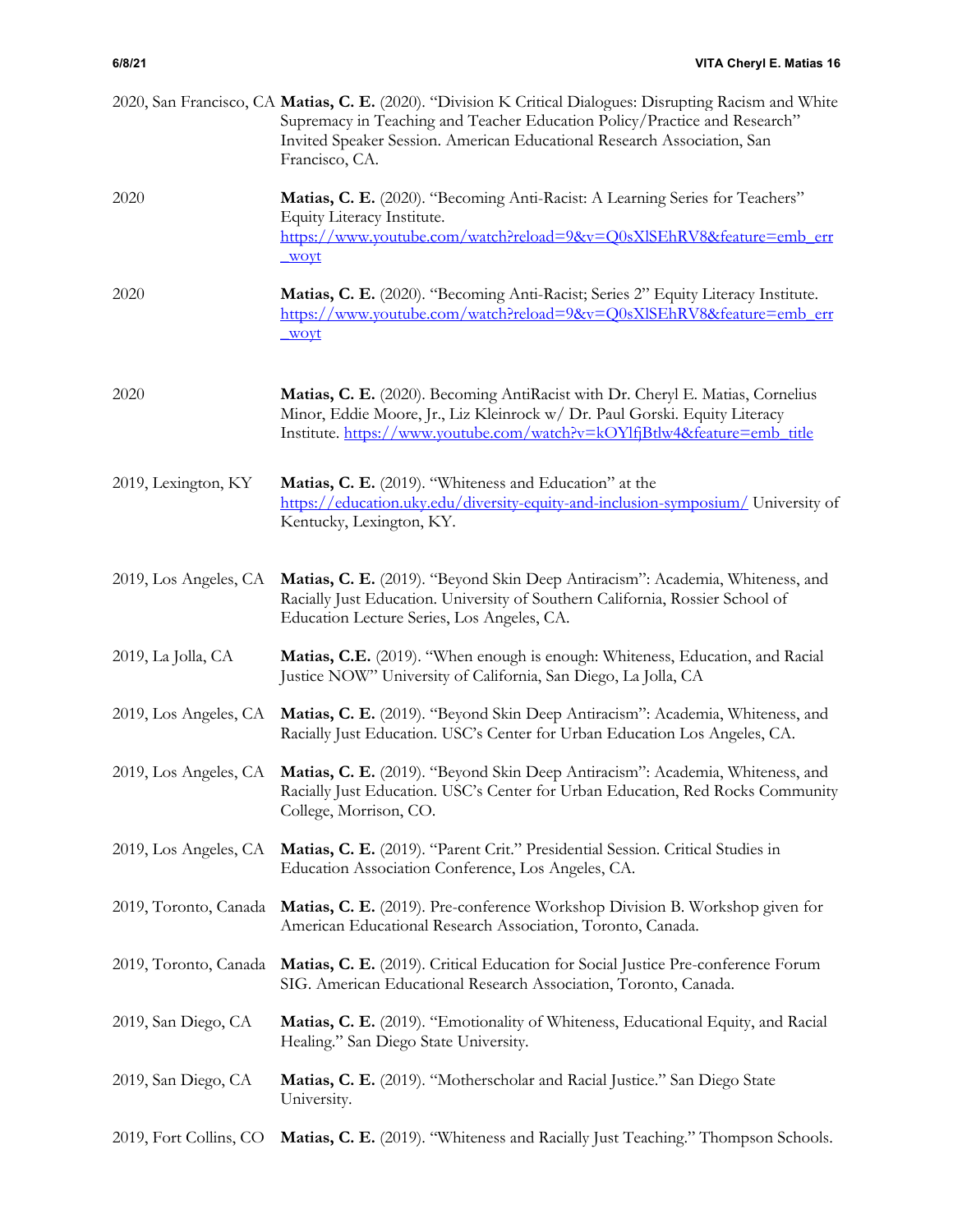| 2019, Las Vegas, NV  | Matias, C. E. (2019). "Whiteness, Emotionality, and Racially Just Teaching."<br>University of Nevada Las Vegas.                                                                                                                     |
|----------------------|-------------------------------------------------------------------------------------------------------------------------------------------------------------------------------------------------------------------------------------|
| 2019, Webinar        | Matias, C. E. (2019). "How to be a critical scholar in troubled times - Maintaining<br>critical work with resistant students and colleagues." American Education Research<br>Association-SIG Critical Educators for Social Justice. |
|                      | 2018, Albuquerque, NM Matias, C. E. (2018). "Whiteness and Emotionality." Critical Race Studies in<br>Education Association Conference, Presidential Panel, NM.                                                                     |
| 2018, Lawrence, KS   | Matias, C. E. (2018). Whiteness, Racial Equity, and Teaching. Lawrence Public<br>School District.                                                                                                                                   |
| 2018, Raleigh, NC    | Matias, C. E. (2018). Beyond a Dream: Combatting Whiteness. University of<br>North Carolina, Chapel Hill.                                                                                                                           |
| 2018, New York, NY   | Matias, C.E. (2018). Theory and Methods of Whiteness. Invited by International<br>Journal of Qualitative Studies in Education. Keynote presented at AERA 2018.                                                                      |
| 2018, Boston, MA     | Matias, C. E. (2018). Beyond a Dream: Surviving Reality and Marching Towards<br>Humanity. Suffolk University.                                                                                                                       |
| 2018, Cincinnati, OH | Matias, C. E. (2018). Whiteness, Academia, and Motherscholars. Miami University<br>of Ohio.                                                                                                                                         |
| 2017, Sacramento, CA | Matias, C. E. (2017). The Time is NOW: Whiteness in Education. Sacramento<br>State University.                                                                                                                                      |
| 2017, Madison, WI    | Matias, C. E. (2017). Feeling White Book Talk and Lecture. Invited by Dr. Carl<br>Grant, University of Wisconsin, Madison.                                                                                                          |
| 2017, Denver, CO     | Matias, C. E. (2017). Whiteness and Teaching Workshop. Metro State University.                                                                                                                                                      |
| 2017, Amherst, MA    | Matias, C. E. (2017). Illusion of Freedom: The Emotionality of Whiteness.<br>University of Massachusetts, Amherst.                                                                                                                  |
|                      | 2017, San Antonio, TX Matias, C. E. (2017). Researching Race and Whiteness. Invited by the Executive<br>Officers of the Critical Race Studies in Education Association Breakfast Meeting.<br>San Antonio, TX.                       |
|                      | 2017, San Antonio, TX Matias, C. E. (2017). What is the face of social justice in curriculum studies.<br>American Educational Research Association Conference Division B Fireside Chat.                                             |
|                      | 2016, Salt Lake City, UT Matias, C. E. (2016). Feeling White Book Talk and Lecture. Invited by Dr. Dolores<br>Delgado Bernal, University of Utah.                                                                                   |
| 2016, Denver, CO     | Matias, C. E. (2016). Critical Whiteness Studies and Critical Race Theory: What<br>are they? University of Denver. Center of Multicultural Excellence.                                                                              |
| 2016, Columbus, OH   | Matias, C. E. (2016). Emotionality of Whiteness. Ohio State University.<br>Honorarium.                                                                                                                                              |
| 2016, Denver, CO     | Matias, C. E. (2016). "Scholar Activism in Higher Education" Panel presentation<br>at the Critical Race Studies in Education Association Conference. Denver, CO.                                                                    |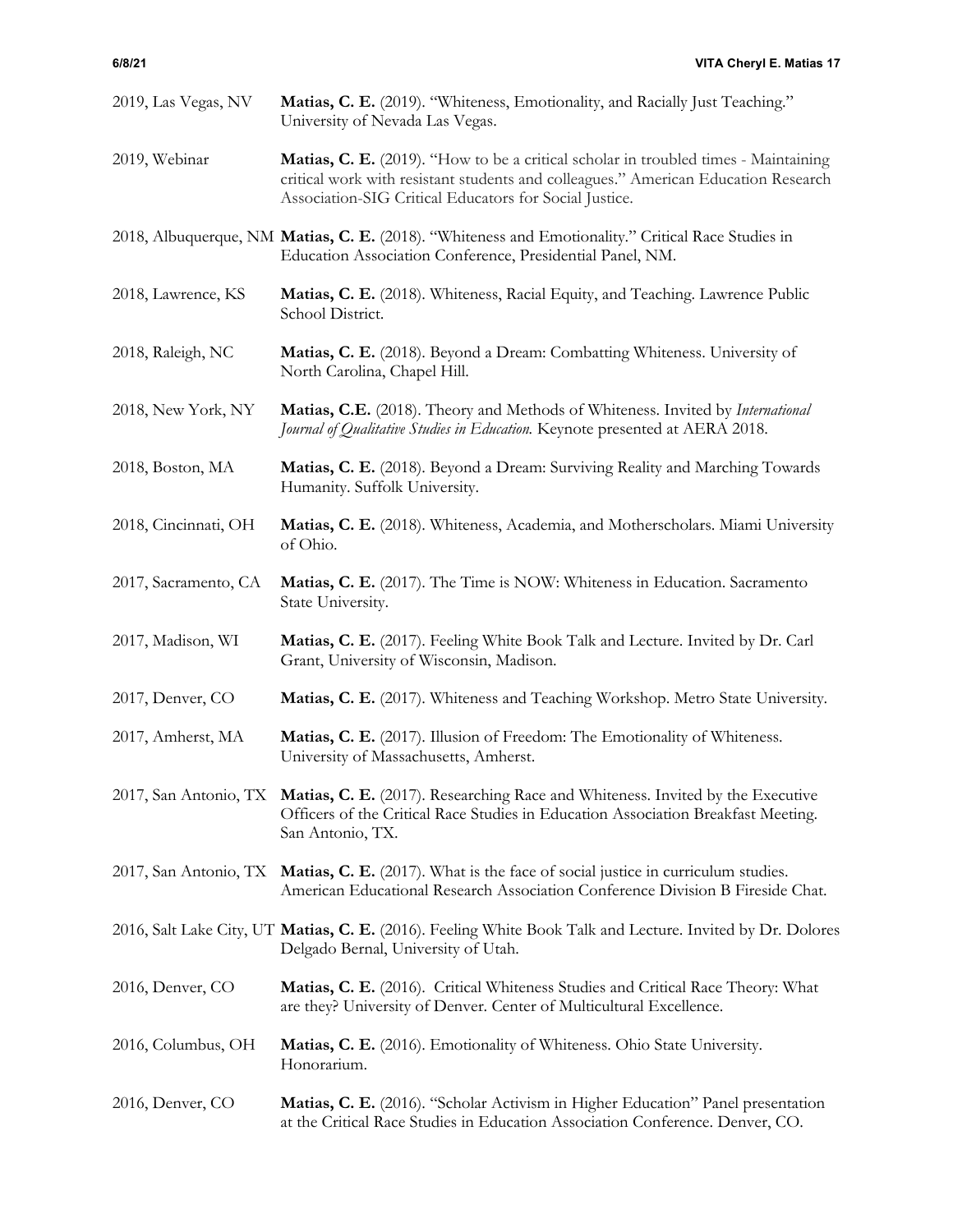| 2016, Denver, CO       | Matias, C. E. (2016). "#Blacklivesmatter, Race, Whiteness, and Coalition<br>Building." University of Denver, Denver, CO.                                                                                                                                                                            |
|------------------------|-----------------------------------------------------------------------------------------------------------------------------------------------------------------------------------------------------------------------------------------------------------------------------------------------------|
| 2016, Los Angeles, CA  | Matias, C. E. (2016). "But I never owned slaves": Exploring the Emotionalities of<br>Whiteness. California State University Los Angeles.                                                                                                                                                            |
| 2016, Denver, CO       | Matias, C. E. (2016). "Standing in the Gap" Special Film Screening + Community<br>Dialogue. In conjunction with Rocky Mountain PBS. University of Colorado,<br>Denver, CO.                                                                                                                          |
| 2016, East Lansing, MI | Matias, C. E. (2016). The Complicity of Silence: How Emotional Frozen-ness<br>Upholds Whiteness and Denigrates the Hopes of Racially Just Education, Michigan<br>State University, East Lansing, MI.                                                                                                |
| 2015, Aurora, CO       | Matias, C. E. (2015). Inaugural Race Series: "What is Whiteness doing in Race<br>Studies?: Teaching, Social Justice, and Education" Nominated by Faculty Members of the Committee of<br>Faculty Affairs and Minority Issues, University of Colorado Denver, Anschutz<br>Medical Campus, Aurora, CO. |
| 2015, Denver, CO       | Matias, C. E. (2015). White Privilege and Colorblind Racism. Hot Topics Speaking<br>Series. University of Colorado Denver, Denver, CO.                                                                                                                                                              |
| 2015, Denver, CO       | Matias, C. E. (2015). Critical Race Theory Panel. Invited presentation for Denver<br>University's Center of Multicultural Excellence. Denver, CO.                                                                                                                                                   |
| 2015, Denver, CO       | Matias, C. E. (2015). When something ain't white. Invited presentation for<br>Program of Student Services at the University of Colorado Denver, Denver, CO.                                                                                                                                         |
| 2015, Eugene, OR       | Matias, C. E. (2015). So what is it really like?: Motherscholars keeping their<br>Colorfulness in the Ivory Towers. Invited presentation for the Women of Color<br>Conference at University of Oregon, Eugene, OR.                                                                                  |
| 2015, Eugene, OR       | Matias, C. E. (2015). When something ain't white. Invited presentation for the<br>Women of Color Conference at University of Oregon, Eugene, OR.                                                                                                                                                    |
| 2015, Denver, CO       | Matias, C. E. (2015). Spoken Word Performance. Invited performance for the<br>Asian American Student Services Program at University of Colorado Denver.<br>Denver, CO.                                                                                                                              |
| 2015, Chicago, IL      | Matias, C. E. (2015). Parenting and Academia. Invited presentation at the REAPA<br>SIG of American Educational Research Association (AERA) conference, Chicago,<br>IL.                                                                                                                              |
| 2015, Denver, CO       | Matias, C. E. (2015). Whiteness and Education. Interdisciplinary Exchange.<br>College of Liberal Arts and Science, University of Colorado Denver, Denver, CO.<br>Invited lecture.                                                                                                                   |
| 2015, Denver, CO       | Matias, C. E. (2015). Women Empowerment Series. "Engaging with Our<br>Education." Metropolitan State University, Denver, CO.                                                                                                                                                                        |
| 2014, Denver, CO       | Matias, C. E. (2014). Race Talks. Brother-to-Brother Program. Metropolitan State<br>University, Denver, CO.                                                                                                                                                                                         |
| 2014, Denver, CO       | Matias, C. E. (2014) Beyond Ferguson: White Supremacy and the Politics of Race.<br>University of Colorado Denver, Denver, CO. Nominated by faculty members from<br>various departments on campus.                                                                                                   |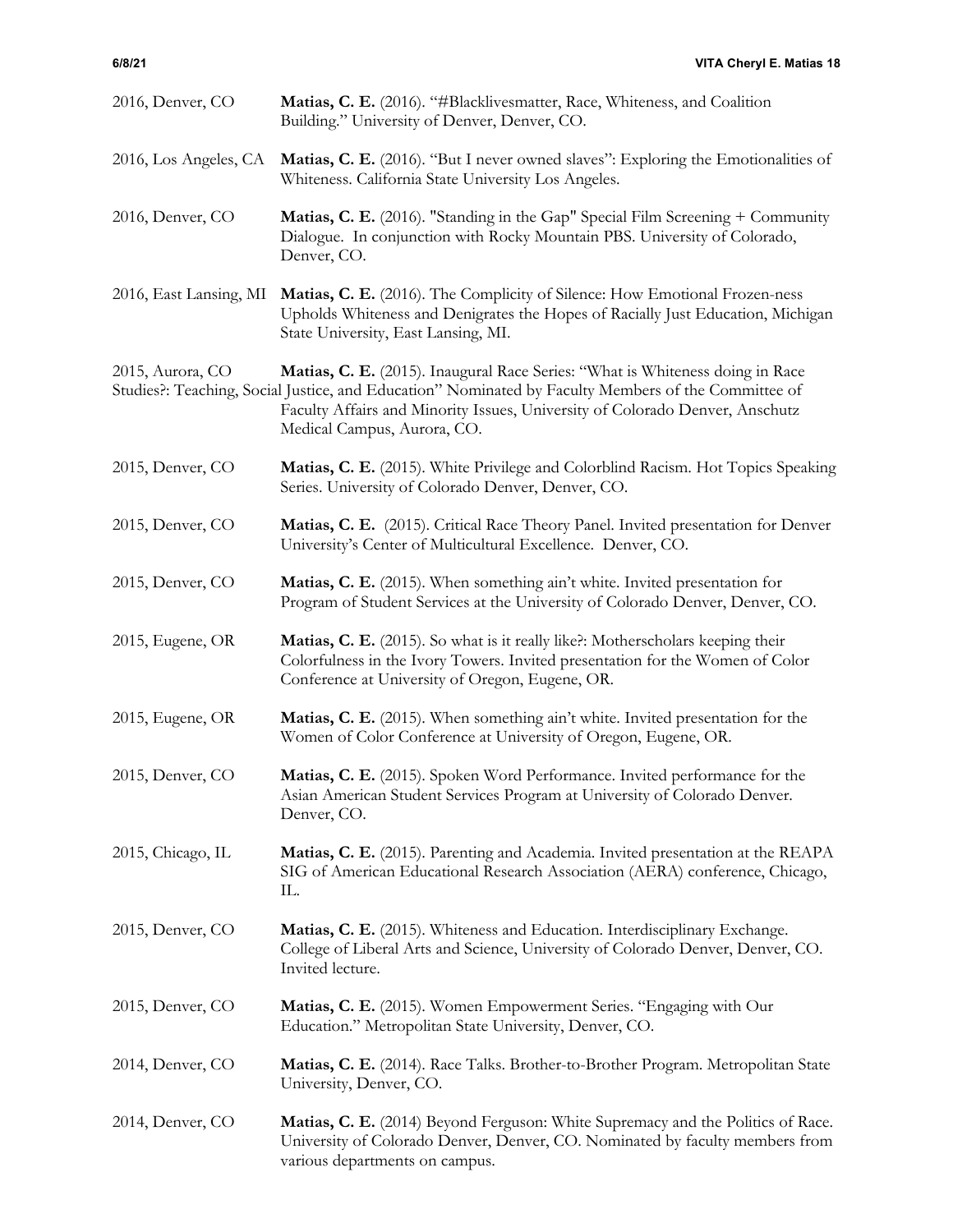| 2014, Laramie, WY                    | Matias, C. E., Nishi, N., & Montoya, R. (2014) Whiteness in Academia: A<br>workshop. University of Wyoming, Laramie, WY.                                                                                                                                                 |
|--------------------------------------|--------------------------------------------------------------------------------------------------------------------------------------------------------------------------------------------------------------------------------------------------------------------------|
| 2015, Eugene, OR                     | Matias, C. E. (2014). A Pinay Feminist Interpretation of Whiteness and<br>Emotionality in Education. University of Oregon, Eugene, OR.                                                                                                                                   |
| 2014, Denver, CO                     | Matias, C. E. (2014). Women of Color in the Academy: The Journey from Doc<br>Program to Professoriate. Guest Lecture at Dr. Frank Tuitt's Doctoral class on<br>Inclusion and Higher Education. Denver University, Denver, CO.                                            |
| 2014, Albuquerque,<br>NM             | Matias, C. E. (2014). Reworking hook's Rage in Race Analysis. Guest lecture at<br>Dr. Ricky Lee Allen's Doctoral class on Whiteness and Education. School of<br>Education, University of New Mexico, Albuquerque.                                                        |
| 2013, Albuquerque,<br>N <sub>M</sub> | Matias, C. E. (2013). "A Feminist of Color Approach to Emotionality of<br>Whiteness in Urban Teacher Education." Guest lecture at Dr. Ricky Lee Allen's<br>Doctoral class on Whiteness and Education. School of Education, University of<br>New Mexico, Albuquerque, NM. |
| 2013, Chapel Hill, NC                | Matias, C. E. (2013). Invited to contribute my work to the University of North                                                                                                                                                                                           |
|                                      | Carolina, Chapel Hill's Bruce A. Carter Qualitative Thought Laboratory by Dr.<br>Sherrick Hughes (http://quallab.web.unc.edu)                                                                                                                                            |
| 2013, Denver, CO                     | Matias, C. E. (2013). Invited to moderate Q & A with Dr. Cornel West, University<br>of Colorado, Denver, Denver, CO.                                                                                                                                                     |
| 2013, Denver, CO                     | Matias, C. E. (2013). Invited Talk in a conference with Dr. Cornel West. Beyond<br>"Courageous Conversations: Getting' Down and Dirty with Whiteness"<br>http://www.thecircleconference.com/CIRCLE/CIRCLE 2013.html                                                      |
| 2013, Denver, CO                     | Matias, C. E. (2013). Invited Talk. Minor in Social Justice. University of Colorado<br>Denver, Denver, CO.                                                                                                                                                               |
| 2013, Boulder, CO                    | Matias, C. E. (2013). KEYNOTE SPEAKER: Teachers of Color and Allies<br>Summit, University of Colorado Boulder, Boulder, CO.                                                                                                                                              |
| 2013, Denver, CO                     | Matias, C. E. (2013). "Relationship Dynamics During the Doctoral Process" Dr. Roger<br>Salters Inclusive Excellence Summer Doctoral Institute, Center of Multicultural<br>Excellence, Invited Lecture. University of Denver, Denver, CO.                                 |
| 2013, Boulder, CO                    | <b>Matias, C. E.</b> (2013). "What's Race Gotta do with Teacher Education?!: Explorations of<br>Whiteness and Emotionality in Antiracist Teaching" Legal Education Conference.<br>University of Colorado, Boulder, Boulder, CO. Invited Lecture.                         |
| 2013, Denver, CO                     | Matias, C. E., Tandon, M., & Allen, B. J. (2013). Building Mentoring<br>Relationships: Faculty and Students, University of Colorado Denver; Women's<br>Center                                                                                                            |
|                                      | 2013, San Francisco, CA Matias, C. E. (2013). Women of Color in the Academy. Invited panelist at American<br>Educational Research Association: Fireside Chat for Graduate Students.                                                                                      |
| 2013, Albuquerque,<br><b>NM</b>      | <b>Matias, C. E.</b> (2013). Why do you make me hate myself? Love, Abuse, and Whiteness in<br>Urban Teacher Education. Invited talk at University of New Mexico, Albuquerque.<br>Honorarium                                                                              |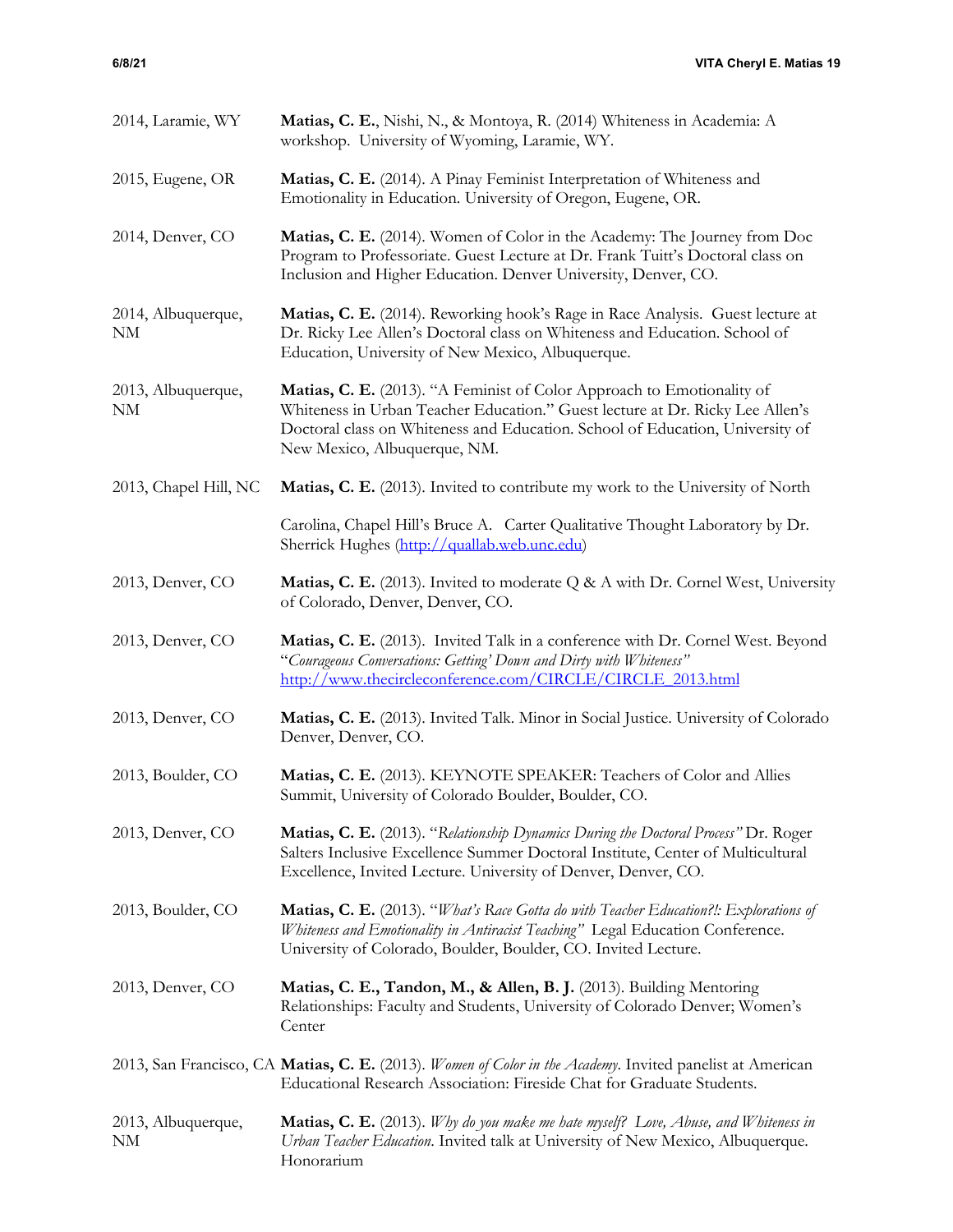| 2013, Ft Collins, CO     | Matias, C. E. (2013). "Am I now professional? Motherscholars Navigating Institutional<br>Racism, Sexism, and Motherism in the Academy" Colorado State University, Ft Collins,<br>CO. Honorarium                                                                                     |
|--------------------------|-------------------------------------------------------------------------------------------------------------------------------------------------------------------------------------------------------------------------------------------------------------------------------------|
| 2012, Albuquerque,<br>NΜ | Matias, C. E. (2012). Why Whiteness as a Woman of Color? Caring, Love, and Teacher<br>Education as a Product of Antiracism. Guest lecture at Dr. Ricky Lee Allen's Doctoral<br>class on Whiteness and Education. School of Education, University of New Mexico,<br>Albuquerque, NM. |
| 2012, Seattle, WA        | Matias, C. E. (2012). You are NOT saving us: Whiteness in Teacher Education. Invited<br>speaker at University of Washington, Seattle, WA.                                                                                                                                           |
| 2011, Denver, CO         | Matias, C. E. (2011). Critical Whiteness Studies and Critical Race Theory: History, Legacy,<br>and Applications . Guest lecture at Dr. Sheila Shannon's Master's Class, University of<br>Colorado Denver, School of Education and Human Development, Denver, CO.                    |
| 2011, Denver, CO         | Matias, C. E. (2011). Critical Whiteness Studies and Critical Race Theory: History, Legacy,<br>and Applications. Guest lecture at Dr. Marty Otanez's Master's Class. Department of<br>Anthropology, University of Colorado Denver, Denver, CO.                                      |
| 2011, Albuquerque,<br>NM | Matias, C. E. (2011). Critical Whiteness Studies in Teacher Education. Guest lecture at<br>Dr. Ricky Lee Allen's Doctoral Class on Whiteness and Education. School of<br>Education, University of New Mexico, Albuquerque.                                                          |
| 2011, New Orleans LA     | Selected participant (selected 40 candidates nationwide) AERA Division G Early<br>Mentoring Pre-Conference Workshop                                                                                                                                                                 |
|                          | 2011, New Orleans, LA Selected participant AERA Division G Early Mentoring Luncheon                                                                                                                                                                                                 |
| 2009, Los Angeles, CA    | Matias, C. E. (2009). Mahal Kita-Tagalog for I love you. KEYNOTE. Pacific Oaks<br>College Teacher Education Department Student Conference entitled "Teaching<br>from the Heart." Los Angeles, CA.                                                                                   |
| 2003, Long Beach, CA     | Matias, C. E. (2003) Critical Pedagogy: Practical Applications in K-12 Classrooms. Guest<br>Lecture at ED 485, Dr. Jill Pinkney-Pastrana. School of Teacher Education.<br>California State University, Long Beach, CA.                                                              |
| 2001, San Diego, CA      | Matias, C. E. (2001) Filipino American Students: History, Curricula, and Classroom<br>Pedagogies. Guest Lecture at ED 451, Dr. Andre Branch. School of Teacher<br>Education. San Diego State University, San Diego, CA.                                                             |

# **PROFESSIONAL ORGANIZATIONS**

- National Association of Multicultural Education (2018-Present)
- American Educational Research Association (2006 Present)
- Critical Race Studies in Education Association, CRSEA (2012 Present)
- Teachers of Color and Allies, TOCA (Boulder, CO) (2010 2020)
- American Educational Studies Association, AESA (2009 Present)
- Teacher Education and Social Justice (2009 2012)
- National Association of Ethnic Studies, NAES (2009 2010)
- California Council on Teacher Education, CCTE (2008 2010)
- Paulo Freire Institute (2006 2010)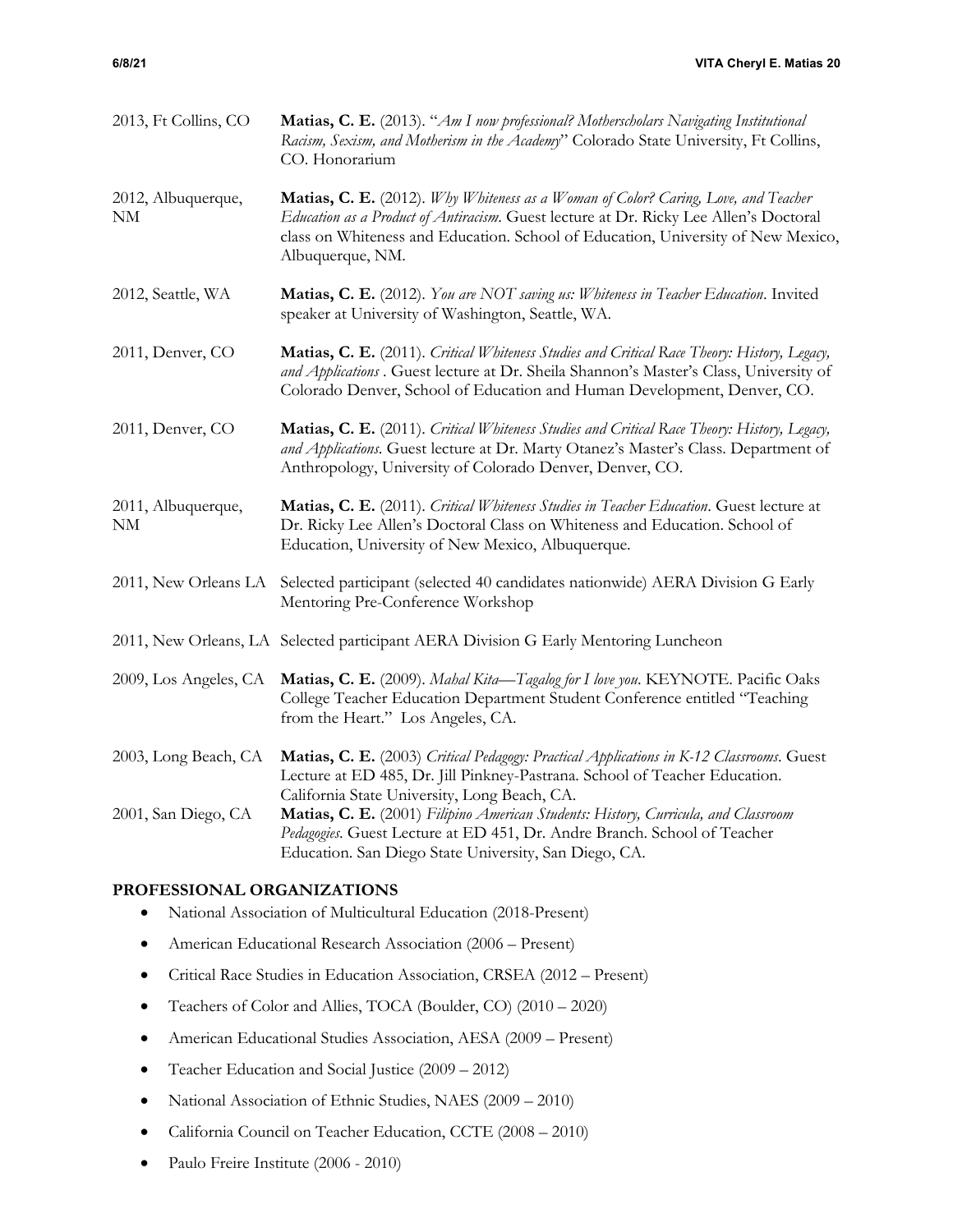- Phi Kappa Phi Honor Society
- Pi Lambda Theta Honor Society

# **COURSES TAUGHT \*Significantly revised curriculum \*\* new courses I proposed**

| <b>Course</b>                                                                  | Level         | Department               | Institution                                        |
|--------------------------------------------------------------------------------|---------------|--------------------------|----------------------------------------------------|
| Historical Formation of<br>Whiteness: Reading Race,<br>Racism, and Supremacy** | Undergraduate | History                  | <b>UCLA</b>                                        |
| Creating Positive Classroom<br>Environments*                                   | Graduate      | Teacher Education        | Mount St.<br>Mary's<br>College, Los<br>Angeles, CA |
| English Language Learner<br>Methodology B <sup>*</sup>                         | Graduate      | Teacher Education        | Pacific Oaks<br>College,<br>Pasadena, CA           |
| Introduction to Critical<br>Multicultural Education*                           | Graduate      | Teacher Education        | Pacific Oaks<br>College,<br>Pasadena, CA           |
| Introduction to Public<br>Schooling*                                           | Graduate      | Teacher Education        | Pacific Oaks<br>College,<br>Pasadena, CA           |
| Introduction to the Teacher<br>Education Program*                              | Graduate      | <b>Teacher Education</b> | Pacific Oaks<br>College,<br>Pasadena, CA           |
| Language and Literacy*                                                         | Graduate      | Teacher Education        | Pacific Oaks<br>College,<br>Pasadena, CA           |
| Master's Thesis                                                                | Graduate      | Teacher Education        | Pacific Oaks<br>College,<br>Pasadena, CA           |
| Online Practicum                                                               | Graduate      | Teacher Education        | Pacific Oaks<br>College,<br>Pasadena, CA           |
| Socio-Multicultural<br>Foundations of Education*                               | Graduate      | Teacher Education        | San Jose State<br>University,<br>CA                |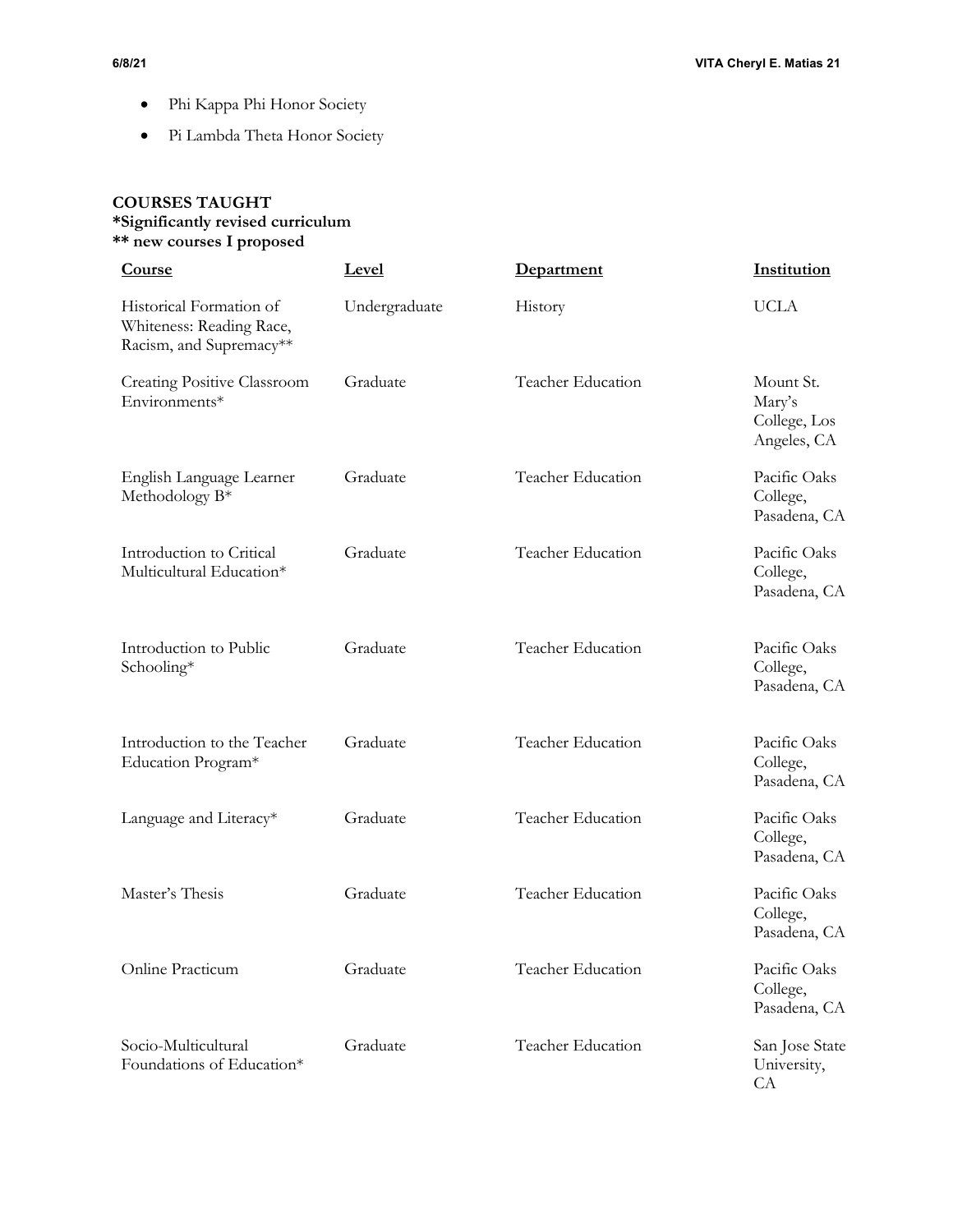| <b>UEDU 5020</b>                                                                                                                         |                    | Community Teacher Education                                                        |                  |
|------------------------------------------------------------------------------------------------------------------------------------------|--------------------|------------------------------------------------------------------------------------|------------------|
| Co-Constructing the Culturally<br>Responsive Classroom<br><b>UEDU 4020</b>                                                               | Undergraduate      | School of Education and Human<br>Development-Urban<br>Community Teacher Education  | <b>CU</b> Denver |
| Critical Studies in American<br>Education EDFN 5050*                                                                                     | Graduate/Masters   | School of Education and Human<br>Development-Educational<br>Foundations            | <b>CU</b> Denver |
| Critical Theory in Education*<br><b>DSEP 7833</b>                                                                                        | Graduate/Doctoral  | School of Education and Human<br>Development-Urban Ecologies<br>PhD Program        | <b>CU</b> Denver |
| Exploring Diversity in<br>Classrooms and Pedagogy I*<br><b>UEDU 5040</b>                                                                 | Graduate/Post-Bach | School of Education and Human<br>Development- Urban<br>Community Teacher Education | CU Denver        |
| <b>Exploring Diversity in</b><br>Classrooms and Pedagogy $I^*$<br><b>UEDU 4040</b>                                                       | Undergraduate      | School of Education and Human<br>Development- Urban<br>Community Teacher Education | <b>CU</b> Denver |
| <b>Exploring Diversity in</b><br>Classrooms and Pedagogy II*<br><b>UEDU 5050</b>                                                         | Graduate           | School of Education and Human<br>Development- Urban<br>Community Teacher Education | <b>CU</b> Denver |
| <b>Exploring Diversity in</b><br>Classrooms and Pedagogy II*<br><b>UEDU 4050</b>                                                         | Undergraduate      | School of Education and Human<br>Development- Urban<br>Community Teacher Education | <b>CU</b> Denver |
| Foundations in Urban<br>Education*                                                                                                       | Doctoral           | School of Education and Human<br>Development-Educational<br>Foundations            | <b>CU</b> Denver |
| Freshmen Year Seminar and<br>University-wide Learning<br>Community: Get Up, Stand<br>Up: Empower Our Identities<br>Through Spoken Word** | Undergraduate      | College of Liberal Arts and<br>Sciences; Freshmen Year<br>Seminar                  | <b>CU</b> Denver |
| Freshmen Year Seminar in<br>Urban Education<br>TCED 1111-01*                                                                             | Undergraduate      | College of Liberal Arts and<br>Sciences; Freshmen Year<br>Seminar                  | <b>CU</b> Denver |
| Independent Study: Critical<br>Race Theory and Education**                                                                               | Doctoral           | School of Education and Human<br>Development-Urban Ecologies<br>PhD Program        | <b>CU</b> Denver |
| Independent Study: Critical<br>Whiteness Studies**                                                                                       | Doctoral           | School of Education and Human<br>Development-Urban Ecologies<br>PhD Program        | <b>CU</b> Denver |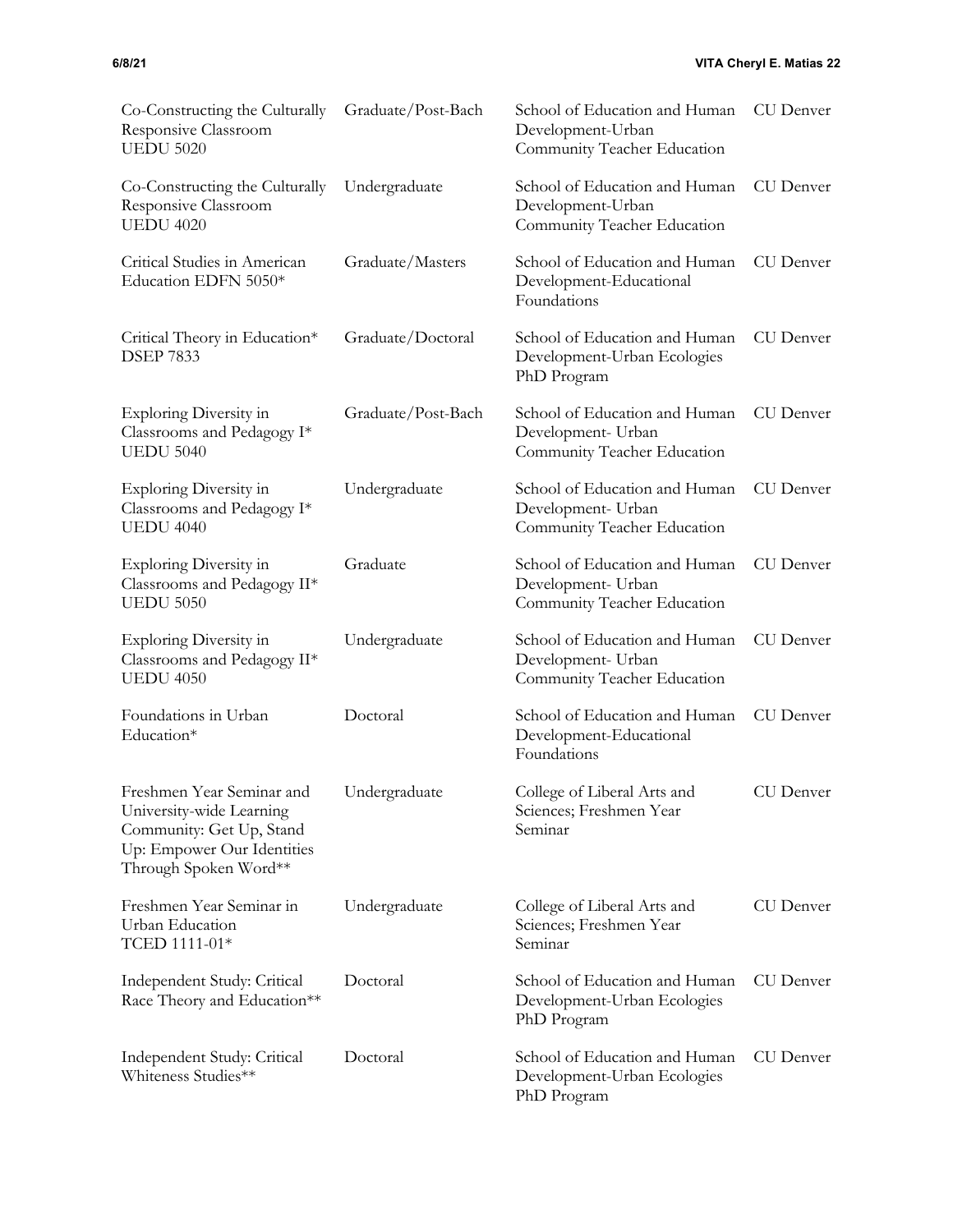| Problematizing Whiteness:<br>Educating for Racial Justice**<br>EDFN 4001/5001            | Undergraduate &<br>Graduate | School of Education and Human CU Denver<br>Development-Educational<br>Foundations     |                           |
|------------------------------------------------------------------------------------------|-----------------------------|---------------------------------------------------------------------------------------|---------------------------|
| Critical Theoretical Research<br>Methods                                                 | Graduate                    | School of Education and Human<br>Development-Research in<br><b>Evaluation Methods</b> | CU Denver                 |
| Social Foundations and Issues<br>of Diversity in Urban<br>Education*<br><b>UEDU 5010</b> | Graduate                    | School of Education and Human<br>Development- Urban<br>Community Teacher Education    | CU Denver                 |
| Social Foundations and Issues<br>of Diversity in Urban<br>Education*<br><b>UEDU 4010</b> | Undergraduate               | School of Education and Human<br>Development- Urban<br>Community Teacher Education    | CU Denver                 |
| Teaching Diverse Learners in<br>Secondary Education*<br><b>EDC 639</b>                   | Graduate                    | College of Education-<br>Department of Curriculum and<br>Instruction                  | University of<br>Kentucky |
| Education in Culturally<br>Diverse Society*<br>EDC 550/AAAS 550                          | Undergraduate               | College of Education-<br>Department of Curriculum and<br>Instruction                  | University of<br>Kentucky |
| <b>Building Culturally Responsive</b><br>Classroom Communities*<br><b>EDC 637</b>        | Graduate                    | College of Education-<br>Department of Curriculum and<br>Instruction                  | University of<br>Kentucky |
| Introduction to Education:<br>Identity, Ideology, and<br>Inclusion*<br><b>EDC 300</b>    | Undergraduate               | College of Education-<br>Department of Curriculum and<br>Instruction                  | University of<br>Kentucky |

## **SERVICE**

| PROGRAM         |                                                                                                                                                                               |
|-----------------|-------------------------------------------------------------------------------------------------------------------------------------------------------------------------------|
| $2020$ -current | Director, Secondary Teacher Education and Master's with Initial Certification, Department of<br>Curriculum and Instruction, College of Education, University of Kentucky.     |
| 2016-2017       | Lead, PhD program renaming and conceptualization                                                                                                                              |
| 2015-2016       | Learning Community Partnership, Voices in La Lucha, Campus-wide Learning Community &<br>Department of English, College of Liberal Arts and Sciences & Educational Foundations |
| 2014-2015       | Course Lead, Get Up, Stand Up!: Empowering Our Identities Through Spoken Word,<br>Educational Foundations Minor                                                               |
|                 | <i>Course Lead</i> , Introduction to Educational Foundations Course Conceptualization,<br><b>Educational Foundations Minor</b>                                                |
|                 | Course Lead, Oh Yes she did: Curricular Approaches to Critical Race Feminism and<br>Education, Educational Foundations Minor                                                  |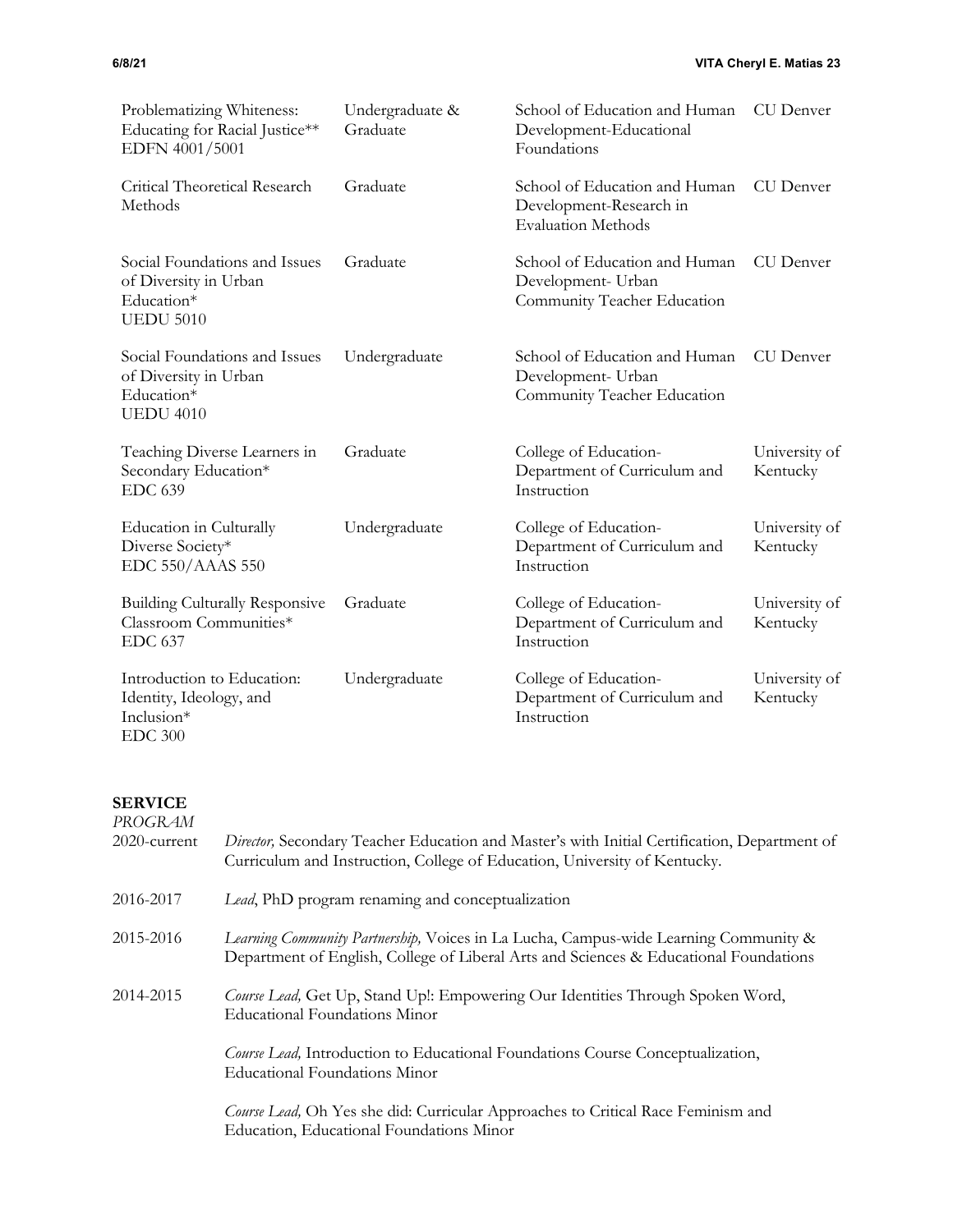| 2013-2018 | Faculty Advisor, Research Advocacy in Critical Education (R.A.C.E.), School of<br>Education and Human Development, University of Colorado Denver                      |
|-----------|-----------------------------------------------------------------------------------------------------------------------------------------------------------------------|
| 2012-2019 | Faculty Advisor, Students for Equity and Justice in Education Student Group (S.E.J.E.),<br>Urban Community Teacher Education, University of Colorado Denver           |
| 2012-2013 | Search Committee Member, Urban Community Teacher Education Program, Urban Community<br>Teacher Education, University of Colorado Denver                               |
| 2011-2012 | Faculty Advisor, Teacher Candidates of Color Student Group, Urban Community Teacher<br>Education, University of Colorado Denver                                       |
| 2012-2013 | Faculty Co-Chair, Student Advisory Council, Urban Community Teacher Education,<br>University of Colorado Denver                                                       |
| 2012-2013 | Faculty Program Facilitator, Social Studies License and Master's Program, Urban<br>Community Teacher Education, University of Colorado Denver                         |
| 2012-2013 | Faculty Committee Member, Teacher Education Research Team, Urban Community Teacher<br>Education, University of Colorado Denver                                        |
| 2012-2019 | Course Lead, UEDU 4010/5010 Course Renewal Lead Professor, Urban Community Teacher<br>Education, University of Colorado Denver                                        |
| 2012      | Faculty Member, Urban Ecologies PhD Program; Admissions Process Coordinator and Meet<br>& Greet Organizer, Urban Ecologies PhD Program, University of Colorado Denver |
| 2011-2012 | Faculty Organizer, Organized Admission and Interview Process for Doctoral Applicants,<br>Urban Ecologies PhD Program, University of Colorado Denver                   |
| 2010-2011 | Faculty Member, Pedagogy Course Series Renewal Team, Urban Community Teacher<br>Education, University of Colorado Denver                                              |
|           | Faculty Member, UEDU 4010/5010 Course 1 Renewal Team, Urban Community Teacher<br>Education, University of Colorado Denver                                             |
| 2010-2013 | UCTE Core Faculty Member, Collaborative Council: School Partnership, Urban Community<br>Teacher Education, University of Colorado Denver                              |
|           | SCHOOL/UNIVERSITY/LOCAL                                                                                                                                               |
| 2020-2021 | Search Committee Co-Chair, Health Promotion, College of Education, University of Kentucky,<br>https://ukjobs.uky.edu/postings/292189                                  |
| 2019-2021 | Elected, Curriculum Committee, School of Education and Human Development, CU Denver                                                                                   |
| 2016-2018 | School of Education Representative, Ethnic Minorities Advocacy Committee, University of<br>Colorado system-wide                                                       |
| 2015-2017 | School of Education Representative, First Year Council, University of Colorado Denver                                                                                 |
| 2013-2019 | School of Education Representative, Educational Planning and Policy Committee, University of<br>Colorado Denver                                                       |
| 2014-2015 | School of Education Representative, Minor of Social Justice Scholarship Committee, University of<br>Colorado Denver, CLAS                                             |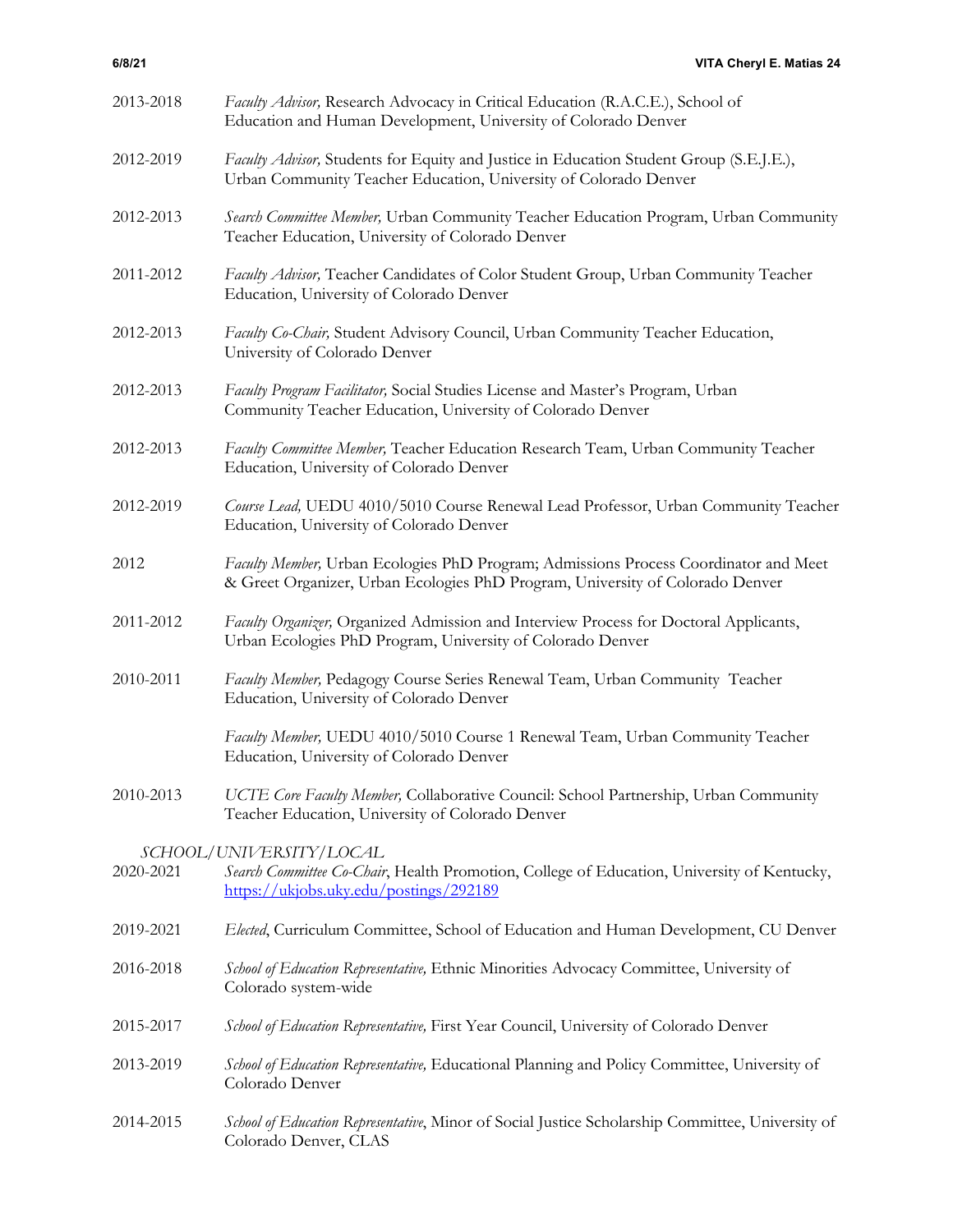| 2013-2019                   | Faculty Advisor & Co-Founder, Research Advocates for Critical Education [Collaborative<br>Think Tank for Faculty, Students, and Community Activists] University of Colorado Denver<br>& Colorado Community                                                      |
|-----------------------------|-----------------------------------------------------------------------------------------------------------------------------------------------------------------------------------------------------------------------------------------------------------------|
|                             | CU Denver University Representative, Faculty Women of Color in the Academy, University of<br>Illinois Urbana-Champaign                                                                                                                                          |
| 2012-2016                   | PC3 Research Collaborative, eCALLMS Grant, School of Education and Human<br>Development, University of Colorado Denver                                                                                                                                          |
| 2012                        | School of Education and Human Development Representative, National Association of Multicultural<br>Education's Summer Institute: Recruiting Teachers of Color, DeKalb, IL, School of<br>Education and Human Development, University of Colorado Denver. Funded. |
| 2011-2012                   | Chair, Diversity Committee, School of Education and Human Development, University of<br>Colorado Denver                                                                                                                                                         |
| 2010-2011                   | Committee Member, Diversity Committee, School of Education and Human Development,<br>University of Colorado Denver                                                                                                                                              |
| PROFESSION/NATIONAL<br>2020 | Committee Member, AERA Division K VP Nomination Committee,                                                                                                                                                                                                      |
| 2020                        | Discussant/Chair, ASHE conference, online.                                                                                                                                                                                                                      |
| 2020                        | Book Series Editor, W. W. Horton Publishing.                                                                                                                                                                                                                    |
| 2019                        | Associate Editor, Educational Studies Journal, American Educational Studies Association                                                                                                                                                                         |
| 2017                        | Discussant, Critical Family Histories and the Novel as Tools for Whiteness Pedagogy.<br>American Educational Research Association (AERA), San Antonio, TX                                                                                                       |
| 2016                        | Invited Panelist, Scholar Activism in Higher Education, Critical Race Studies in Education<br>Association Conference.                                                                                                                                           |
| 2016                        | Panelist, Critical Educators in Social Justice, Early Career Scholar Forum Panelist, American<br><b>Educational Research Association</b>                                                                                                                        |
| 2015-2019                   | Associate Editor, Multicultural Perspectives Journal, National Association of Multicultural<br>Education.                                                                                                                                                       |
| 2015-2016                   | Member, Division B National Vice President Nomination Committee, American Educational<br>Research Association Division B                                                                                                                                        |
| 2014-2017                   | Elected Member at Large to Executive Committee, American Educational<br>Studies Association                                                                                                                                                                     |
| 2013-Present                | National Research Affiliate Institute of Sustainable Economic, Educational, and<br>Environmental Design (ISEEED) http://www.iseeed.org/about/research-affiliates/ San<br>Francisco, CA                                                                          |
| 2014-2015                   | Workshop Facilitator, Division B: Curriculum Studies National Pre-Conference, American<br><b>Educational Research Association</b>                                                                                                                               |
|                             | Member, Nominating Committee for Division Secretary. Chaired by Dr. Denise Taliaferro-<br>Brazile, AERA Division B: Curriculum Studies                                                                                                                          |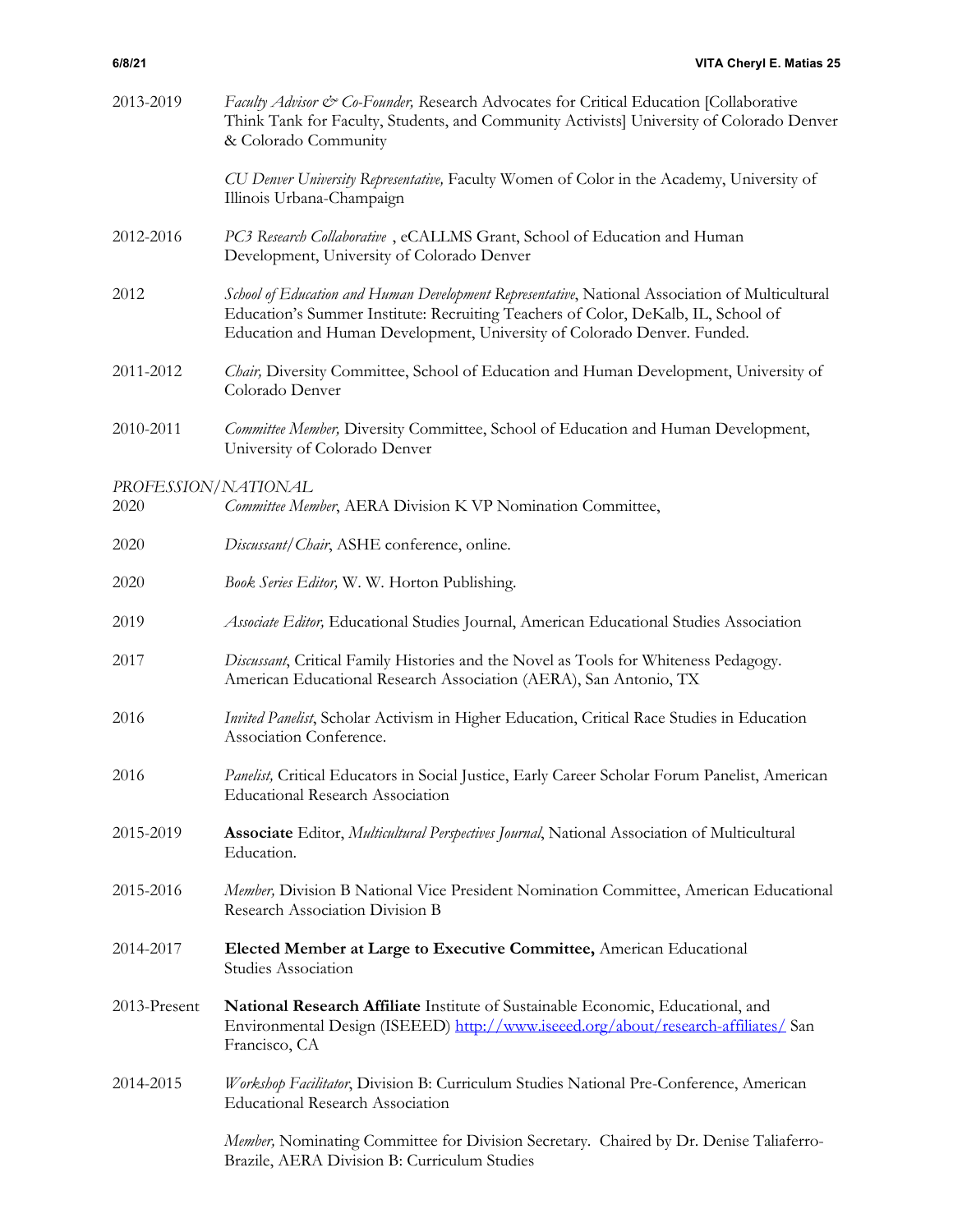| 2014-2017    | Nationally Elected Member-at-Large to the Executive Council, Nationally elected for Executive<br>Council, American Educational Studies Association                                                                                                                                 |
|--------------|------------------------------------------------------------------------------------------------------------------------------------------------------------------------------------------------------------------------------------------------------------------------------------|
| 2014         | Member, Nominated by Dr. Theodorea Berry to participate in the Nominating Committee for<br>a new vice president of the organization, American Educational Studies Association                                                                                                      |
| 2013-Present | National Research Affiliate, Institute for Sustainable Economic, Educational, and<br>Environmental Design (I-SEEED) http://www.iseeed.org/<br>Chair, 'Raising Critical Consciousness in Teacher Education', American Educational<br>Research Association (AERA), San Francisco, CA |
| 2013-2014    | National Award Committee Member, Division K: Teacher Education's National Dissertation of<br>the Year Award, American Educational Research Association (AERA), national                                                                                                            |
| 2013         | Invited to serve on the American Educational Research Association Division K Dissertation<br>Year Award Committee (national committee)                                                                                                                                             |
| 2013         | Discussant, 'Urban Parent Teacher Education Collaborative: Understanding the Longitudinal<br>Impact of Engaging Pre-Service Teachers and Communities', American Educational<br>Research Association (AERA), San Francisco, CA                                                      |
| 2012-2013    | National Section Chair, Division K: Teacher Education Section 5, American Educational<br>Research Association (AERA), national                                                                                                                                                     |
| 2012         | Roundtable Chair, Race, Racism, and Teaching Social Justice, American Educational<br>Research Association (AERA), Vancouver, Canada                                                                                                                                                |
|              | Roundtable Chair, Tensions Between What We Know and What We Do: Research Praxis<br>in Higher Education, American Educational Research Association (AERA),<br>Vancouver, Canada                                                                                                     |
| 2011-Present | National Affirmative Action Committee Member, Division G: Social Context of Education<br>American Educational Research Association (AERA), national                                                                                                                                |
| 2010         | Roundtable Chair, Teachers on Teaching English-Language Learners and English as a Second<br>Language, American Educational Research Association (AERA), Denver, CO                                                                                                                 |
|              | Chair, Complex Dispositions: Preservice Teachers on Teaching, Curriculum, and Diversity<br>American Educational Research Association (AERA), Denver, CO                                                                                                                            |
|              | Discussant, Conducting Action Research Across Diverse Contexts, American Educational<br>Research Association (AERA), Denver, CO                                                                                                                                                    |
| 2009         | Committee Member, Division G Vice President Nomination Committee, American Educational<br>Research Association (AERA), San Francisco, CA                                                                                                                                           |
|              | Chair, Rethinking Colorblindness, National Association of Ethnic Studies, San Diego                                                                                                                                                                                                |
|              | THE DROEDSCLOMAL ACTIVITIES                                                                                                                                                                                                                                                        |

# **OTHER PROFESSIONAL ACTIVITIES**

*CONFERENCE PROPOSAL & MANUSCRIPT/JOURNAL REVIEWER*

- 2016 *Reviewer,* Curriculum Inquiry
- 2015 *Reviewer*, Multicultural Perspectives *Reviewer*, Race, Ethnicity, and Education *Reviewer*, Urban Education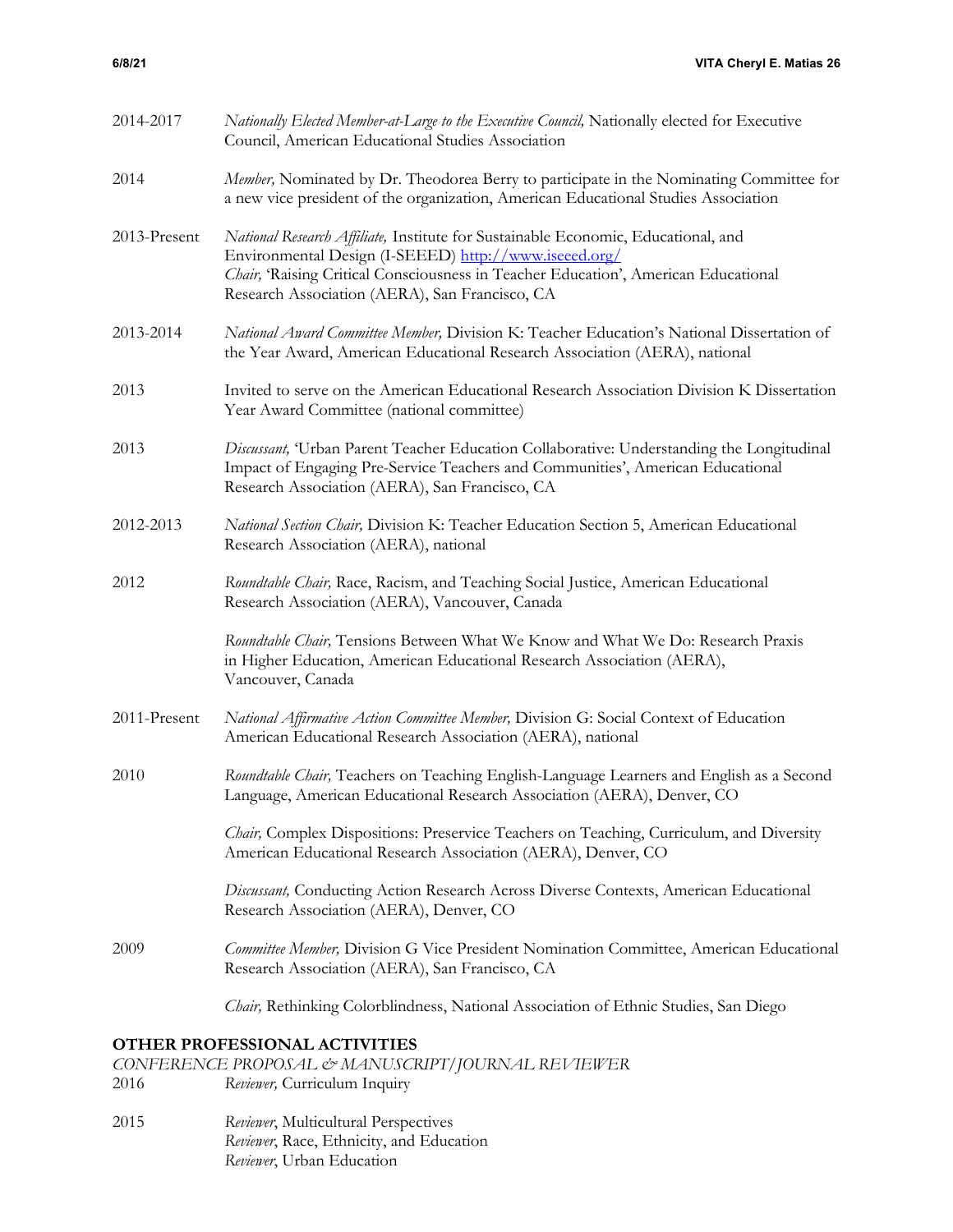| 2014      | Reviewer, Multicultural Perspectives<br>Reviewer, Review in Educational Research<br>Reviewer, Race, Ethnicity, and Education<br>Reviewer, Urban Education                                                          |
|-----------|--------------------------------------------------------------------------------------------------------------------------------------------------------------------------------------------------------------------|
| 2013      | Reviewer, Review in Educational Research<br>Reviewer, Race, Ethnicity, and Education<br>Reviewer, Urban Education                                                                                                  |
| 2012      | Reviewer, American Educational Research Association conference                                                                                                                                                     |
| 2011      | Reviewer, Sage Journal<br>Reviewer, Urban Education                                                                                                                                                                |
| 2010      | Reviewer, Journal of Qualitative Studies, Special Issue. Editors: Eve Tuck and K. Wayne Yang                                                                                                                       |
| 2009      | Reviewer, AERA Division B Curriculum Studies Section 5<br>Reviewer, SIG-Critical Examination of Race, Ethnicity, Class and Gender in Education<br>Reviewer, SIG-Critical Issues in Curriculum and Cultural Studies |
|           | DOCTORAL COMMITTEE ADVISOR                                                                                                                                                                                         |
| 2018-2020 | Doctoral Advisor, Colleen Bougher, current student, Critical Studies in Education Program*,<br>University of Colorado Denver                                                                                       |
| 2017-2020 | Doctoral Advisor, Jared Aldern, current student, Critical Studies in Education Program*,<br>University of Colorado Denver                                                                                          |
| 2017-2020 | Doctoral Advisor, Shoshanna Bitz, current student, Critical Studies in Education Program*,<br>University of Colorado Denver                                                                                        |
| 2016-2020 | Dissertation Chair, Peter Hornstein, current student, Urban Ecologies Doctoral Program,<br>University of Colorado Denver. Successfully defended 2020.                                                              |
| 2016-2020 | Dissertation Chair, Hilario Benzon, Urban Ecologies Doctoral Program, University of<br>Colorado Denver.                                                                                                            |
| 2013-2019 | Dissertation Chair, Naomi Nishi, current student, Urban Ecologies Doctoral Program,<br>University of Colorado Denver. Successfully defended 2019.                                                                  |
|           | *formerly Urban Ecologies Doctoral Program                                                                                                                                                                         |

## *DOCTORAL DISSERTATION COMMITTEE MEMBER*

2020 Deborah Southern, Examining Whiteness And Mechanisms Of Change In Higher Education Organizations: Graduate Leaders & Implementation Of Equity Plans, University of Southern California. **Successfully defended 2020**.

> Jean Pennicooke, "Adopting culturally specific elf-care as a means to mitigate job-related stress for female African American school principals," University of Southern California. **Successfully defended 2020.**

Falynn Thompson, "Exploring preservice teachers' practices and perspective on whiteness: Development and validation of the Whiteness Scale" University of Kentucky.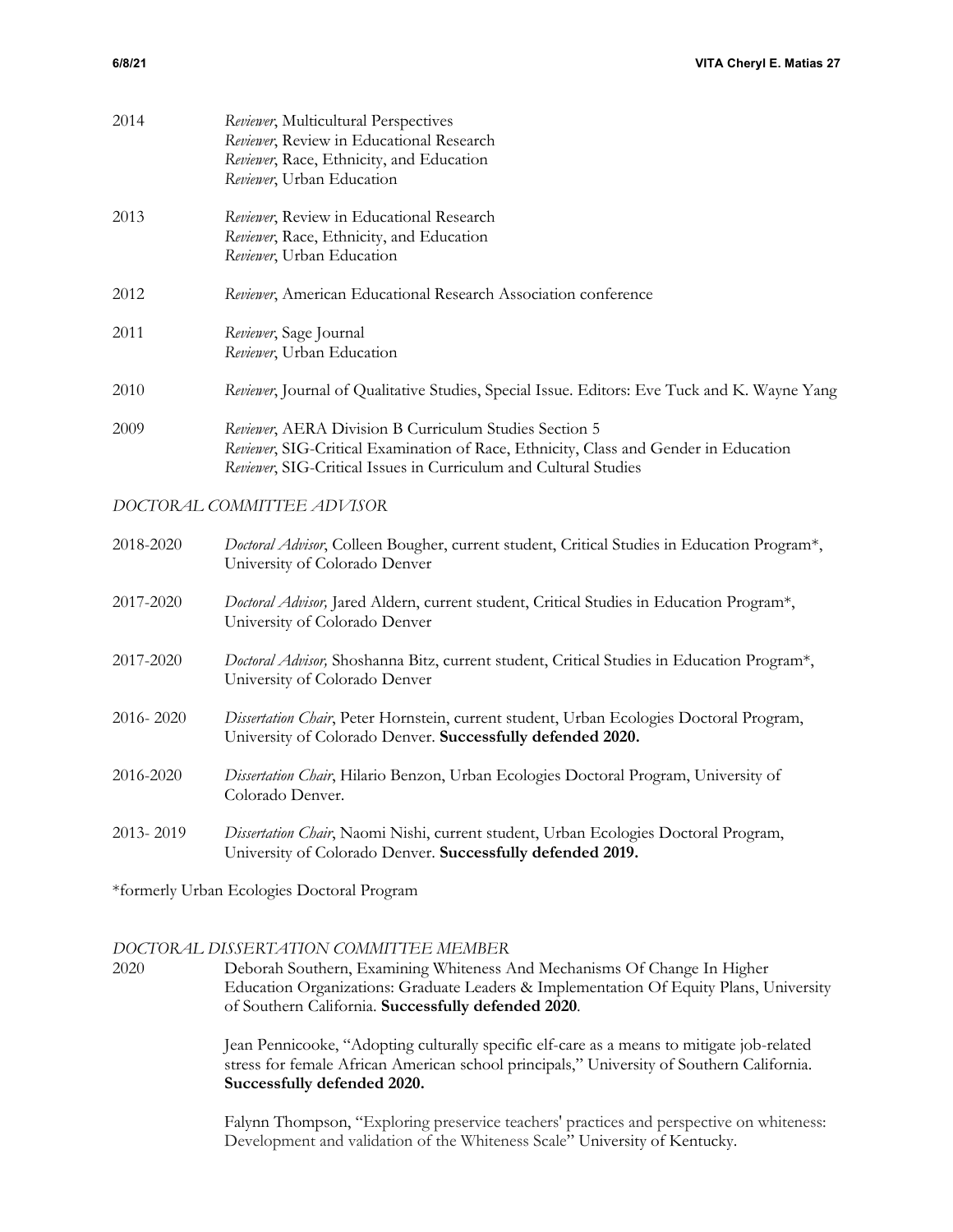| 2018-2019            | Lorenzo Prillman, "Moving Toward A Pathway Of Anti-Deficit Thinking About The<br>Educational Aspirations Of Black And Latino Male Students, Howard University.<br>Successfully defended 2019. |  |
|----------------------|-----------------------------------------------------------------------------------------------------------------------------------------------------------------------------------------------|--|
| 2017-2019            | Elizabeth Allen, "White Boyz" School of Education, University of North Carolina Chapel<br>Hill. Successfully defended 2018.                                                                   |  |
| 2016-2018            | Jeremy Rucker, "Whiteness in Denver Public Schools" School of Education and Human<br>Development, University of Colorado Denver. Successfully defended 2017.                                  |  |
| 2015-2018            | Gardner Seawright, "A Phenomenological Approach to Whiteness in Teaching," doctoral<br>candidate, School of Education, University of Utah. Successfully defended 2018.                        |  |
| $2013 - 2016$        | Irdawal Nalls, "Bilingualism in Education: U.S. and Singapore," graduate, Urban Ecologies<br>Doctoral Program, University of Colorado Denver. Successfully defended 2016.                     |  |
| $2012 - 2014$        | Omar Montgomery, "Resiliency of African American Men in Higher Education,"<br>Doctoral student, Urban Ecologies Doctoral Program, University of Colorado<br>Denver                            |  |
| $2012 - 2014$        | Dr. Sherry Hunter, "Experiences of African American Female Graduates of<br>Predominately White Institutions," Doctoral student, DePaul University.<br>Successfully defended 2013.             |  |
| MASTERS THESIS CHAIR |                                                                                                                                                                                               |  |
|                      | 2013 - Present Janiece Mackey, Masters student, Masters in Social Science, University of Colorado Denver.                                                                                     |  |

**Successfully defended 11/14.**

## *MASTERS PROJECT COMMITTEE MEMBER*

- 2012 2013 Robyn Purvin, Masters student, Masters in Social Science, University of Colorado Denver, Graduated. **Successfully defended 5/12.**
- 2012 2013 Eddie Williams, Masters student, Masters in History, University of Colorado Denver. **Successfully defended 11/14/13.**

# **AWARDS/HONORS**

| 2020 | Recipient, AERA Division K Mid-Career Scholar of the Year by Nolan Cabrera, Christine<br>Sleeter, Yolanda Sealy-Ruiz                                                                                                                                                                                                               |
|------|------------------------------------------------------------------------------------------------------------------------------------------------------------------------------------------------------------------------------------------------------------------------------------------------------------------------------------|
| 2020 | American Educational Studies Association Book Award Nominee                                                                                                                                                                                                                                                                        |
| 2019 | Nominated for AERA Early Scholar Award by Jim Scheurich, Christine Sleeter, Yolanda<br>Sealy-Ruiz.                                                                                                                                                                                                                                 |
| 2018 | 25 Women Making a Difference in Higher Education. Diverse: Journal for Higher Education.                                                                                                                                                                                                                                           |
| 2018 | "How to be a true anti-racist?: University of Colorado Denver education professor Cheryl<br>Matias built her career helping prospective urban teachers fight racism. Now she wants to<br>bring her ideas to the mainstream" Featured Article in 5280 Denver Journal.<br>https://www.5280.com/2018/11/how-to-be-a-true-anti-racist/ |
| 2016 | Recipient for the 2016 Rosa Parks Diversity Award for my organization R.A.C.E., University of<br>Colorado Denver.                                                                                                                                                                                                                  |

2016 AERA Book Award Nomination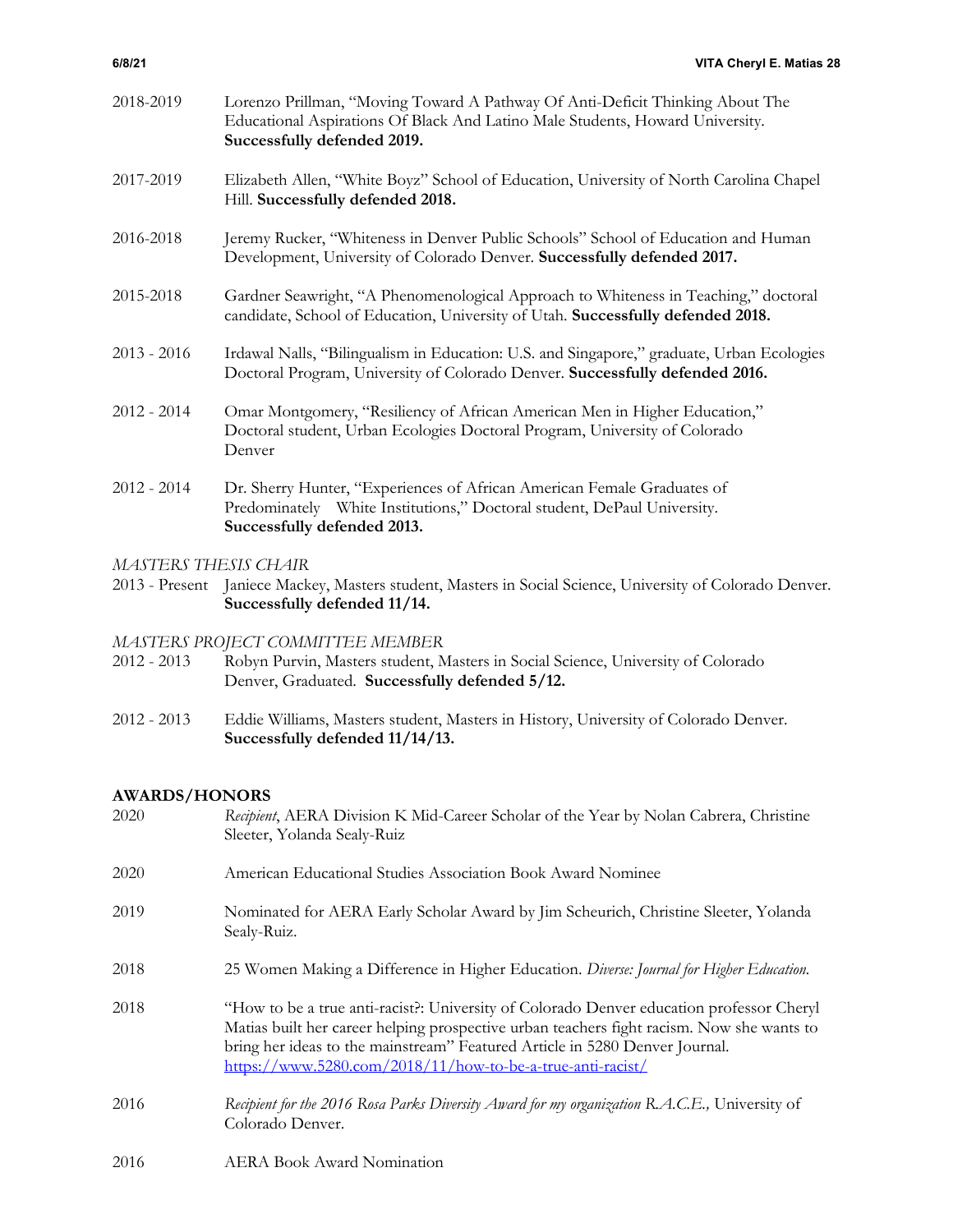| 2016 | Society of Professors in Education Honorable Mention Book Award                                                                                      |
|------|------------------------------------------------------------------------------------------------------------------------------------------------------|
| 2016 | Candidate for 2016 university-wide Excellence in Research<br>University of Colorado Denver                                                           |
|      | Recipient for Graduate School Dean's Mentoring Award University-wide<br>University of Colorado Denver                                                |
| 2015 | Recipient for Excellence in Research<br>School of Education and Human Development, University of Colorado Denver                                     |
|      | Nominated for 2015 American Educational Research Association (AERA) Scholars of Color<br>Committee for Early Scholar Award                           |
| 2014 | Recipient for the 2014 Rosa Parks Diversity Award<br>University of Colorado Denver.                                                                  |
|      | Recipient for 2014 AERA Division K's Innovations in Research on Diversity in Teacher<br>Education.).                                                 |
| 2013 | Awarded Travel Grant for Women Faculty of Color in the Academy University of Illinois, Urbana-<br>Champaign.                                         |
| 2012 | Nominated for 2013 American Educational Research Association (AERA) Early Scholar<br>Award for SIG Multicultural Education by Dr. Christine Sleeter. |
| 2011 | Nominated for 2012 American Education Research Association (AERA) Dissertation Award<br>Division G by Dr. Ricky Lee Allen                            |
| 2010 | Nominated for 2012 American Education Research Association (AERA) Dissertation Award<br>Division G by Dr. Don Nakanishi                              |
| 2009 | George Kneller Prize (\$2000)<br>UCLA Department of Education                                                                                        |
| 2008 | Ben & Alice Hirano Academic Prize Recipient (\$500)<br>UCLA Asian American Studies Center                                                            |
| 2008 | Pedro Gonong Honors Scholarship (2,000)<br>Los Angeles UCLA Pilipino Alumni Association                                                              |
| 2007 | Fellowship $(\$15,000)$<br>UCLA Department of Education Fellowship                                                                                   |
| 2007 | UCLA Graduate School of Education and Information Science Fellowship (\$15,000)<br>Los Angeles                                                       |
| 2006 | $Fellowship$ (\$10,000)<br>UCLA Department of Education Fellowship                                                                                   |
| 2006 | UCLA Graduate School of Education and Information Science Fellowship (\$10,000)<br>Los Angeles                                                       |
| 2005 | Best Academic Paper Award and Scholarship for 2005 Master's Thesis (\$500)<br>California State University Long Beach: Asian American Studies         |